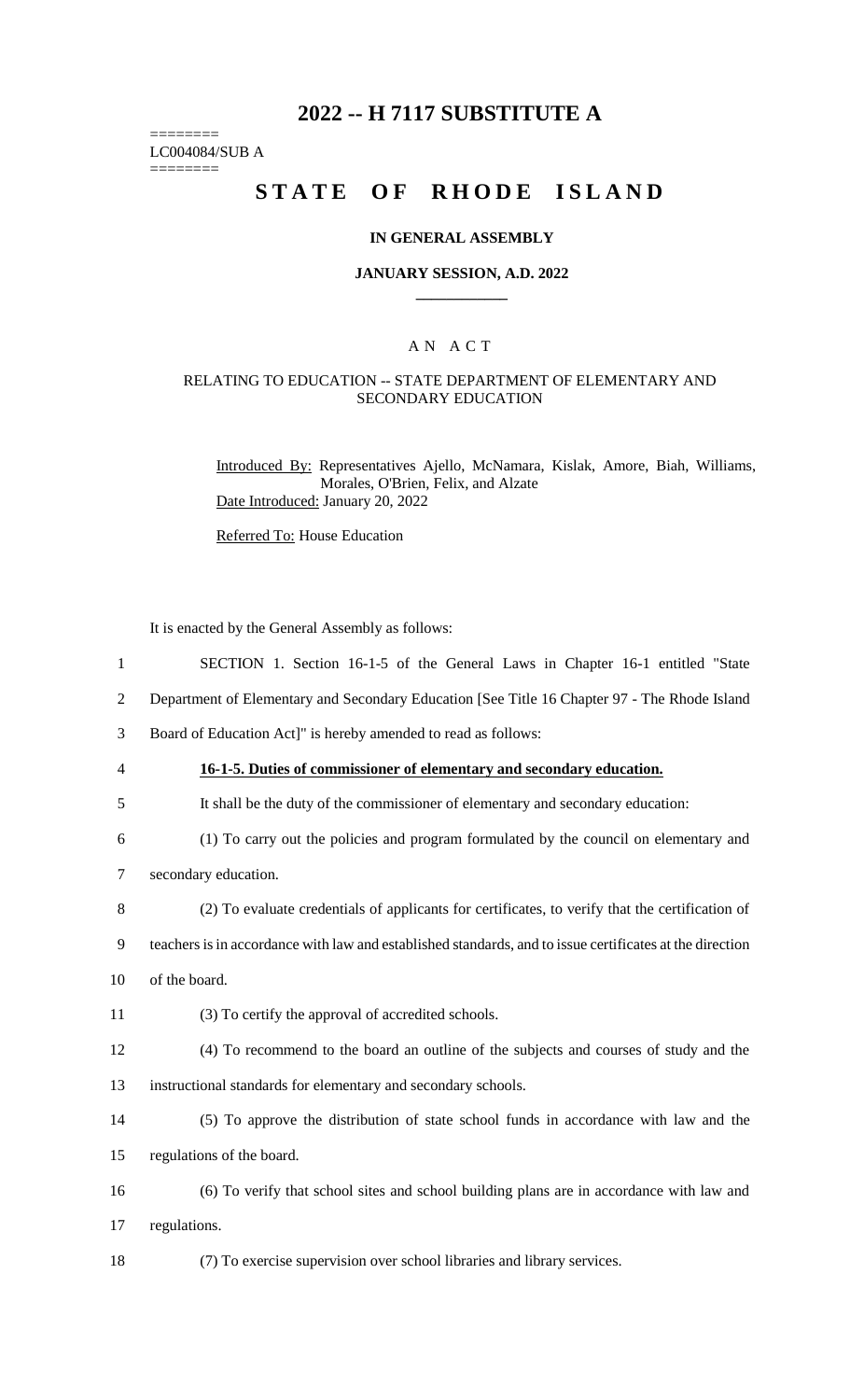(8) To certify that school bus routes and schedules and all contracts for pupil transportation conform with provisions of law and the rules and regulations of the board. (9) To require the observance of all laws relating to schools and education. (10) To interpret school law and to decide such controversies as may be appealed to the commissioner from decisions of local school committees. (11) To prepare and recommend standard forms for the use of local schools. (12)(i) To prepare, with the assistance of the department of administration, manuals of uniform budgetary and standard financial records and procedures for local school officers. The board of regents shall adopt uniform local school budgeting procedures no later than July 1, 1989, and those procedures should include, at a minimum, the following: (A) Provision for uniform classification of revenues and expenditures; (B) Requirements of detailed expenditure estimates and a table of organization including the proposed staffing of each school; (C) Estimates of receipts and expenditures for the last two (2) completed fiscal years, the current and ensuing fiscal years; and

 (ii) To carry out the purpose of this subsection a sum of ten thousand dollars (\$10,000) not otherwise appropriated shall be included in the appropriation made to support the department of elementary and secondary education.

 (13) To receive general supervision from the council on elementary and secondary education and to appoint the several officers and employees of the department subject to the provisions of the state merit system act, chapters 3 and 4 of title 36.

 (14) To establish health education, alcohol and substance abuse programs for students in grades kindergarten (K) through twelve (12), in accordance with § 35-4-18. The program will consist of the following: A mandated state health education, alcohol and substance abuse curriculum for grades kindergarten (K) through twelve (12), a mandated assessment program in the areas of health, fitness, alcohol and substance abuse, and an in-service training program that will be developed specifically for the implementation of the mandated curriculum.

 (15)(i) To appoint a three-member (3) committee for the purpose of choosing a "teacher of the year" among teachers in public school grades kindergarten (K) through twelve (12). The "teacher of the year" shall receive an award of one thousand dollars (\$1,000).

 (ii) It is the intent of the general assembly that the funds necessary to carry out the provisions of this subdivision shall be provided within the annual appropriations act.

 (16) To institute a process to review, revise, and adopt statewide academic standards that align with state assessments for the core subjects of mathematics, English language arts, science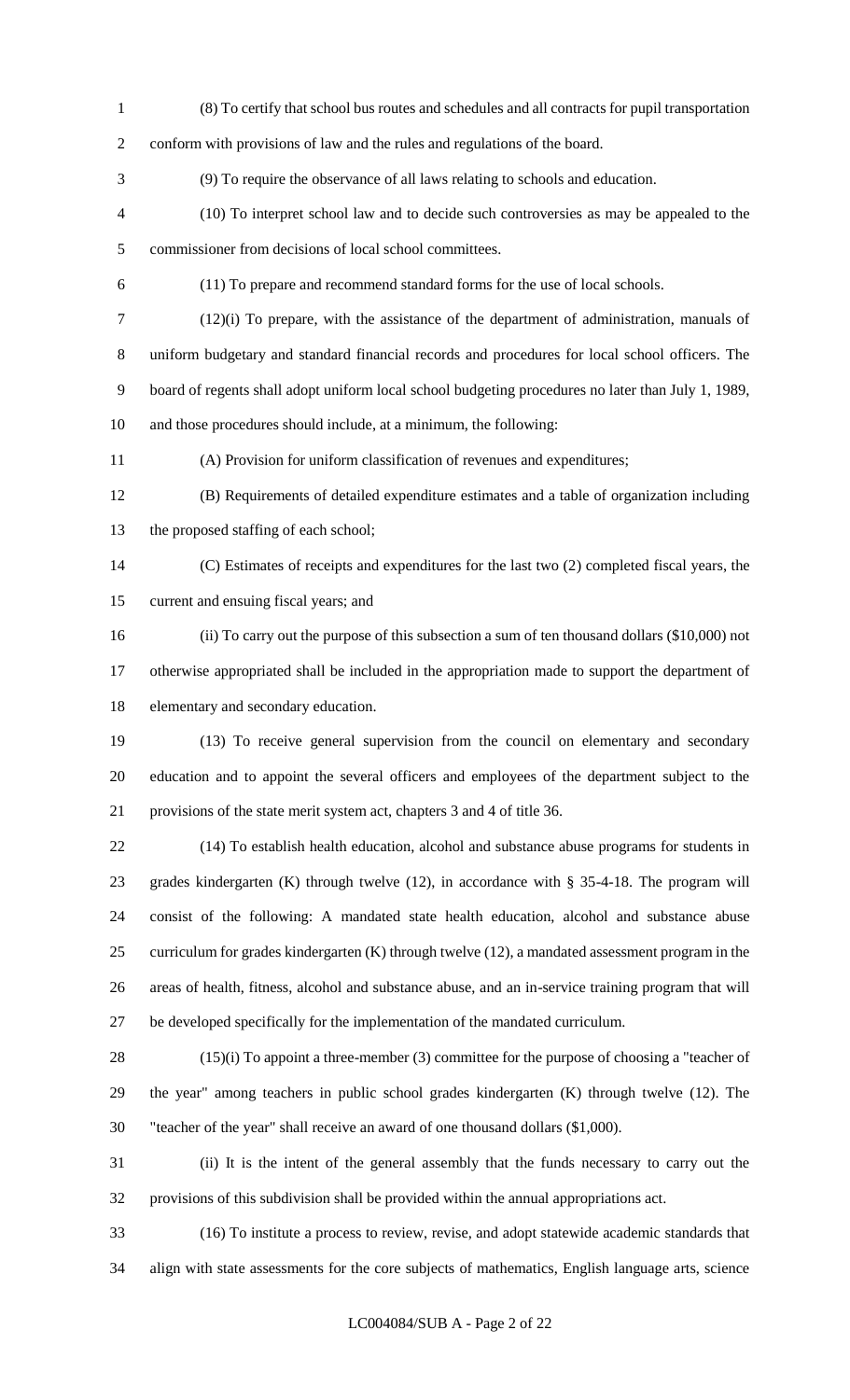- 1 and technology, history and social studies, world languages, and the arts.
- 2 (17) To institute a process for adapting, adopting, and developing curriculum frameworks 3 for mathematics, English language arts, science and technology, history and social studies, world 4 languages, and the arts covered by the academic standards.
- 5 (18) To institute a process for reviewing and identifying high-quality curriculum and 6 materials in mathematics, English language arts, and science and technology.
- 7 (19) To prepare each year a plan for providing statewide assistance in the preparation and 8 implementation of professional development plans.
- 9 (20) To promulgate rules and regulations relating to school-run lotteries of all eligible 10 public school students and incoming kindergarten students for admission or waiting list to a charter 11 school or mayoral academy established pursuant to chapters 77 through 77.4 of this title for which 12 they would be eligible to attend if offered. Notwithstanding the foregoing provision, the lottery 13 process shall not apply to charter schools or mayoral academies created with the purpose of offering 14 specialized training and education in specific fields of study or targeting at risk groups approved 15 by the commissioner. 16 (21) To provide each charter school or mayoral academy established pursuant to chapters 17 77 through 77.4 of this title with the data collected and disseminated from each sending district 18 <u>pursuant to § 16-2-37(c).</u> 19 SECTION 2. Chapter 16-2 of the General Laws entitled "School Committees and 20 Superintendents [See Title 16 Chapter 97 - The Rhode Island Board of Education Act]" is hereby 21 amended by adding thereto the following section:
- 22 **16-2-37. Charter schools -- Lottery process and responsibilities.**
- 23 (a) The department of education shall coordinate with each school district so that all

24 eligible public school students are provided the opportunity to participate in a lottery for enrollment

- 25 in a charter school or mayoral academy established pursuant to chapters 77 through 77.4 of this
- 26 title for which they would be eligible to attend if offered.
- 27 (b) The parent or guardian of an eligible public school student may inform the sending
- 28 public school district or the department of education of their intent to not have their child entered
- 29 into the lottery to be offered enrollment in a charter school or mayoral academy.
- 30 (c) The sending districts shall provide student data to the department of education by
- 31 February 1 of each year to ensure eligible public school students are entered in the lottery for
- 32 enrollment.
- 33 (d) The parent or guardian of a student not registered in the school district for which they
- 34 are eligible to register may provide the student's data to the department of education by February 1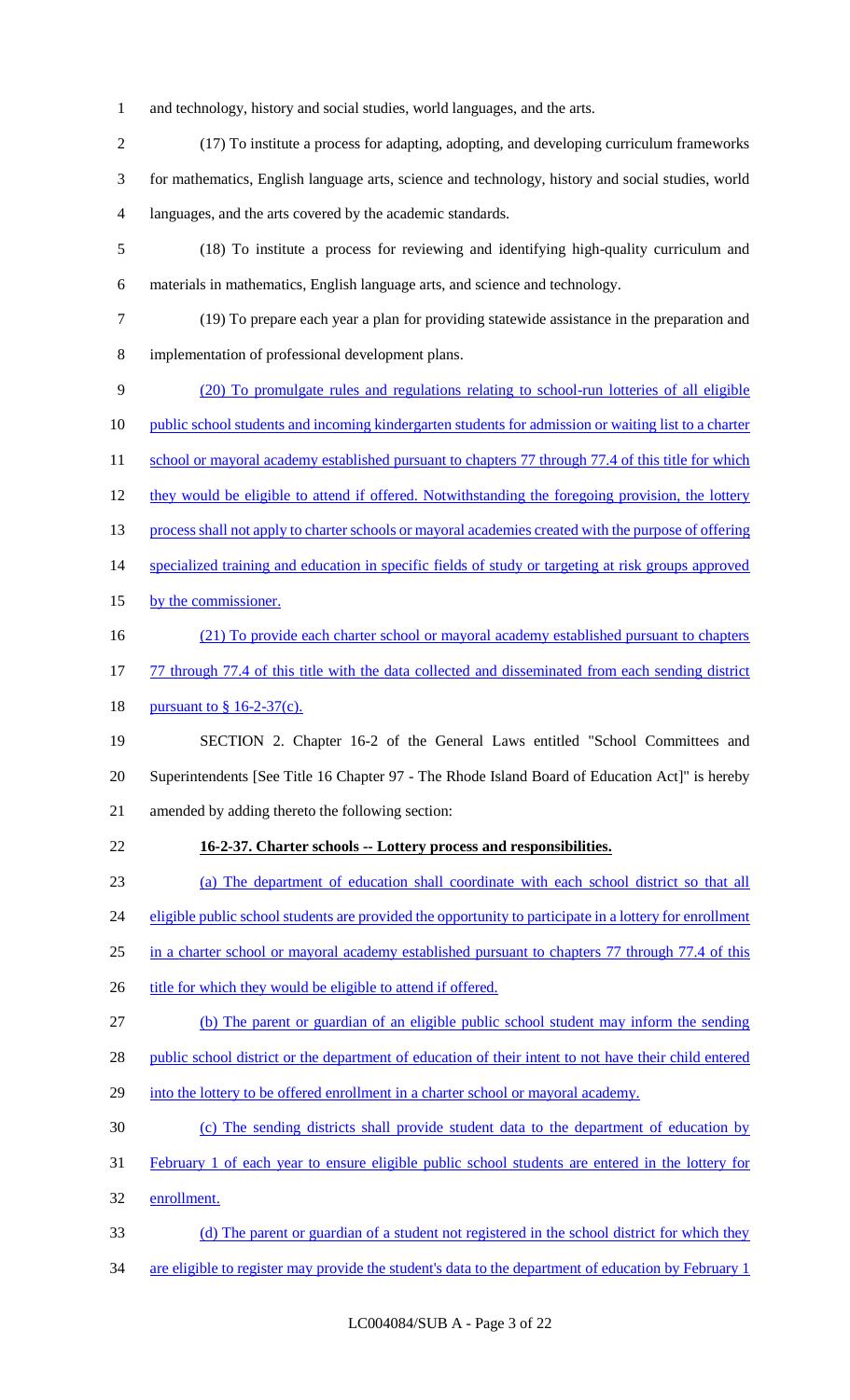- 1 to ensure the student is entered in the lottery for enrollment.
- (e) The parent or guardian of a student not residing in the school district for which they would be eligible to register at the time of the lottery may, with an acknowledgment that they intend to be registered in the school district at the commencement of the school year, provide the student's data to the department of education by February 1 to ensure the student is entered in the lottery for enrollment. SECTION 3. Sections 16-77.2-1, 16-77.2-2, 16-77.2-4 and 16-77.2-7 of the General Laws in Chapter 16-77.2 entitled "District Charter School [See Title 16 Chapter 97 - The Rhode Island Board of Education Act]" are hereby amended to read as follows: **16-77.2-1. Entities eligible to apply to become district charter schools.** (a) Persons or entities eligible to submit an application to establish a district charter school shall be limited to: 13 (1) Existing public schools; (2) Groups of public school personnel; (3) Public school districts; or (4) A group of school districts. (b) No existing public school shall be converted into a district charter school unless a majority of the parents and/or guardians of the students currently assigned to the school and two- thirds (2/3) of the certified teaching personnel currently assigned to the school approve the proposed charter, as provided in § 16-77.2-2. (c) School professionals employed by a local or regional school committee or the State of Rhode Island shall be entitled to a two (2) year leave of absence, without compensation, in order to be employed in a district charter school, provided this leave shall be extended upon request for an additional two (2) years. At any time during or upon completion of this leave of absence, a school professional may return to work in the school district in the position in which he or she was previously employed or a comparable position. This leave of absence shall not be deemed to be an interruption of service for purposes of seniority and teachers' retirement. (d) No child shall be required to attend a district charter school nor shall any teacher be required to teach in a district charter school. The school committee shall make accommodations to facilitate the transfer of students who do not wish to participate in the district charter school into other public schools. It shall also make accommodations for those students who wish to participate 32 to transfer into the district charter school as space permits. If the total number of students who are eligible to attend and apply to a district charter school is greater than the number of spaces available, 34 the charter school shall conduct a lottery to determine which students shall be admitted.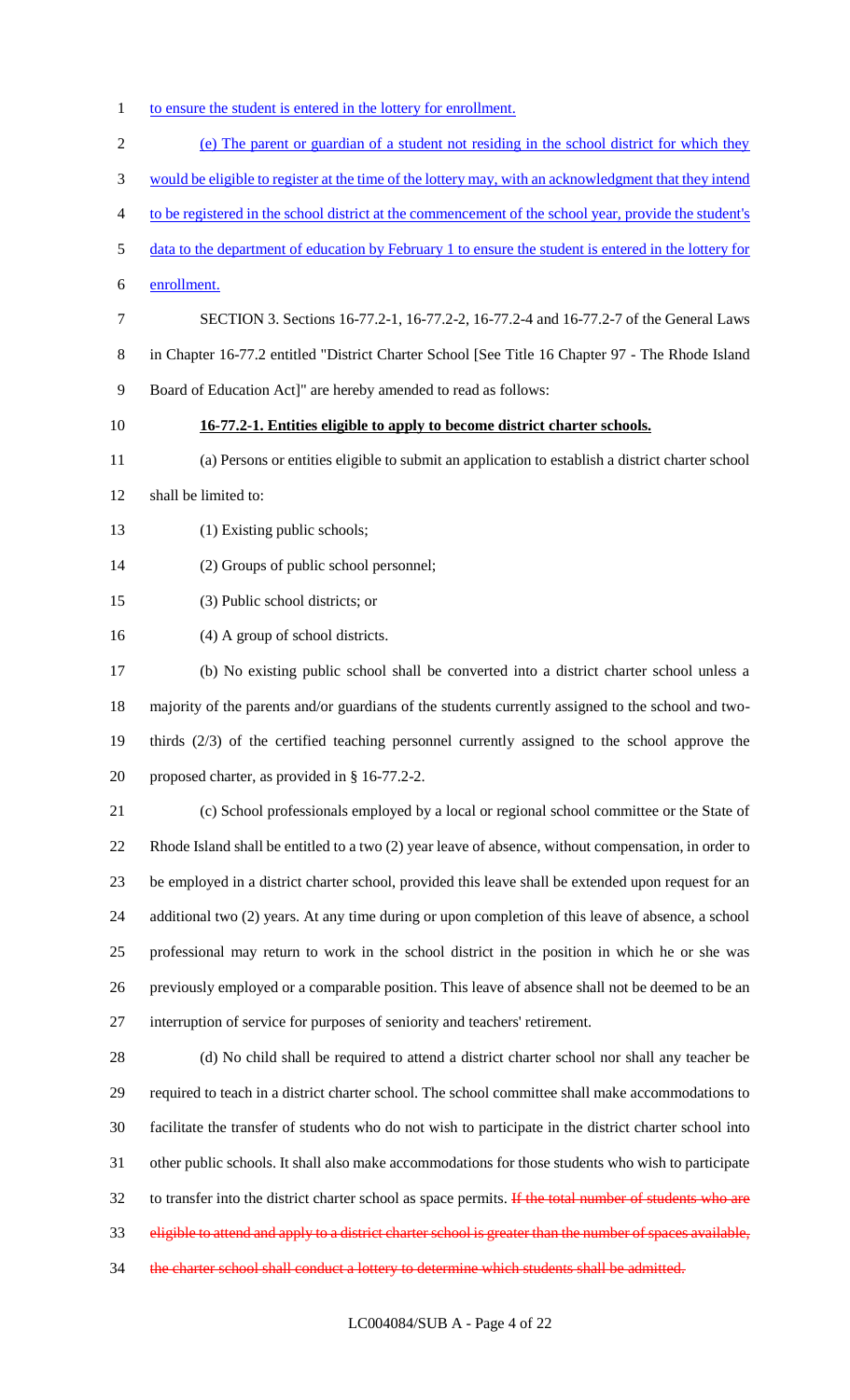(e) Prospective students, who have siblings who are then-currently enrolled in a district charter school or who have a parent or guardian who is employed at the district charter school, shall have and be given priority enrollment within that school. All remaining openings at the district charter school shall be offered to those students selected through the lottery process established by 5 the department of education. (f) Nothing in this chapter shall preclude any eligible public school student of any age for enrollment in a district charter school for which they would be eligible if offered. District charter schools may not discriminate on the basis of an applicant's race, ethnicity, socioeconomic status, ability, religion, gender, and/or sexual orientation. **16-77.2-2. Procedure for creation of district charter schools.** (a) Any persons or entities eligible to establish a district charter school may submit a proposed charter to the commissioner and the school committee of the district where the district charter school is to be located. The proposed charter shall: (1) Be submitted to the commissioner and to the school committee of the district where the district charter school is to be located no later than December 1st of the school year before the school year in which the district charter school is to be established; (2) Describe a plan for education, including the mission, objective, method of providing a basic education, measurable student academic goals that the district charter school will meet, and process for improving student learning and fulfilling the charter and fulfilling state and national educational goals and standards; (3) Provide a minimum of one hundred eighty (180) days of instruction to students per year; (4) Indicate performance criteria that will be used to measure student learning and to comply with the charter, state, and national educational goals and standards; (5) Include an agreement to provide a yearly report to parents, the community, the school committee of the district where the district charter school is to be located, and the commissioner, which indicates the progress made by the district charter school during the previous year in meeting 28 the charter objectives; (6) Present a plan for the governance, administration, and operation of the district charter school, including the manner in which the governing board of the school will be chosen, the nature and extent of parental, professional educator, and community involvement in the governance and operation of the district charter school, and the means of ensuring accountability to the commissioner, the school district of the district where the district charter school is to be located,

and the board of regents;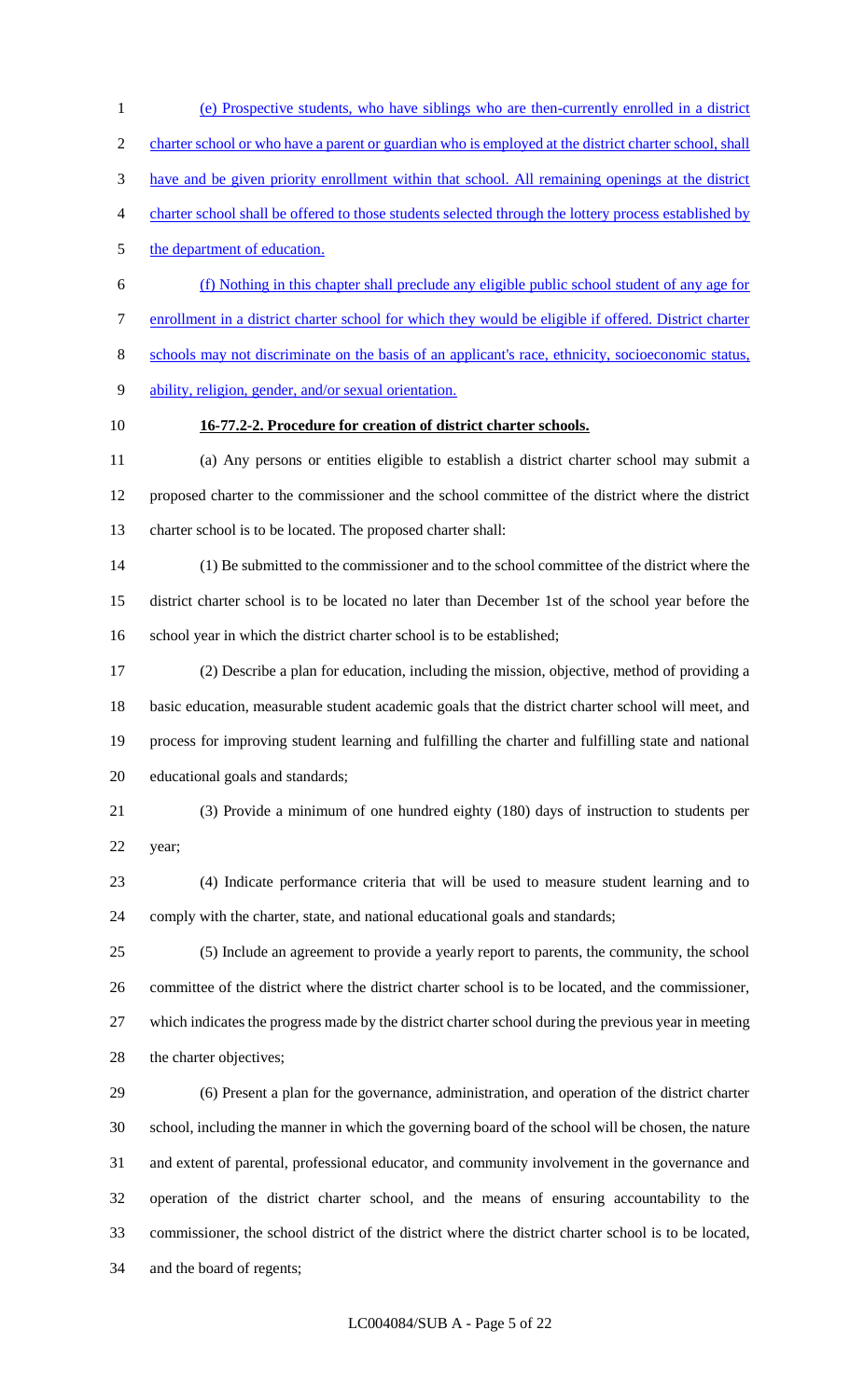(7) Identify the building that will house the district charter school and from whom and under what terms and conditions it is to be provided;

 (8) Describe what support services will be provided by the school district and under what terms and conditions those services are to be provided, and describe what support services the district charter school will obtain directly from third-parties and, to the extent known, under what terms and conditions those services are to be provided;

 (9) Explain the procedures that will be followed to ensure the health and safety of pupils and staff;

 (10) Describe enrollment procedures including the permissible criteria for admission in 10 accordance with applicable state and federal law and the use of the lottery process approved by the 11 department of education, along with a policy or policies that outline outreach and recruitment programs to encourage the enrollment of a diverse student population;

(11) Explain the student discipline procedures;

 (12) Explain the relationship that will exist between the proposed district charter school and its employees, including the terms and conditions of employment and the qualifications that the employees must meet. Teachers and administrators in district charter schools must be certified pursuant to state law and regulation. Teachers and administrators in district charter schools shall be entitled to prevailing wages and benefits as enjoyed by other public school teachers and administrators within the school district where the district charter school is to be located and to the state teachers' retirement system under chapter 8 of title 36. Employment in a district charter school shall be considered "service" as that term is defined in chapter 16 of this title. All employees and prospective employees of a district charter school shall be deemed to be public school employees, having the same rights, including retirement, under Rhode Island and federal law as employees and prospective employees at a non-chartered public school.

 (13) Identify with particularity the state statutes, state regulations, and school district rules from which variances are sought in order to facilitate operation of the district charter school. Explain the reasons for each variance and the alternative method by which the concern that gave 28 rise to the regulation or provision will be addressed;

 (14) The proposed charter shall set forth those provisions of the collective bargaining agreement which will not be applicable to that district charter school subject to agreement by the parties to the collectively bargaining agreement;

 (15) Provide a financial plan including a proposed budget for the term of the charter, and an annual audit of the financial and administrative operations of the district charter school, and the manner in which the funds allocated to the district charter school will be managed and disbursed;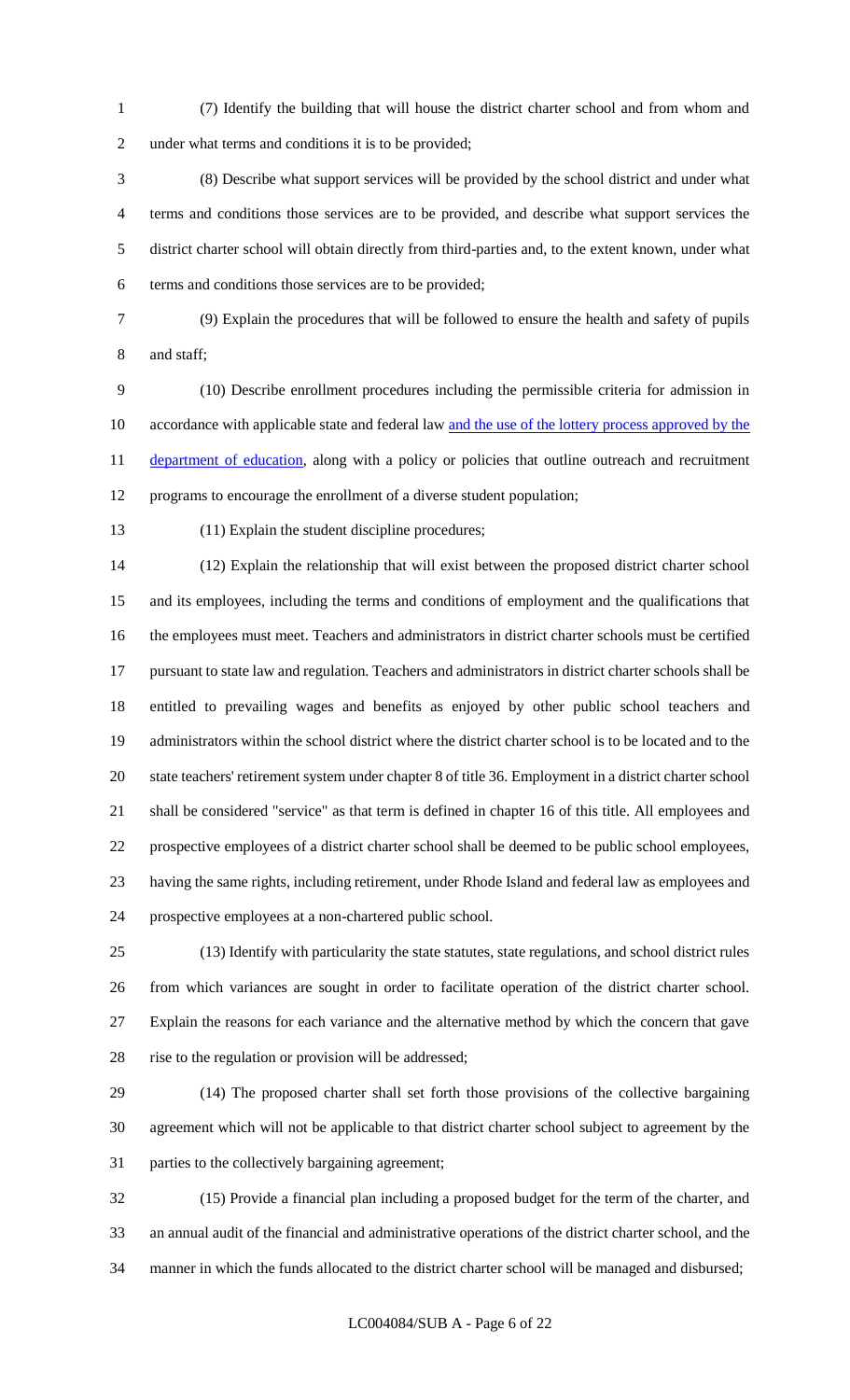- (16) Provide procedures by which teaching personnel and parents can legally challenge
- 

2 decisions of the governing board of the school which do not conform to the school's charter; and

(17) Provide a copy of the proposed bylaws of the district charter school; and

(18) Provide a detailed copy of the district charter school's lottery and enrollment process,

5 including, but not limited to, the offer and acceptance process, the right to refuse an offer and the effect of siblings not attending the school.

 (b) In those instances where a charter is being sought for an existing public school, the proposed charter must receive the affirmative votes of two-thirds (2/3) of the teachers assigned to the school prior to implementation. If approved by the faculty, the proposed charter shall be voted on by the parents or legal guardians of each student assigned to the school, with one vote being cast 11 for each student. To be adopted by the parents, the proposed charter must receive the affirmative votes of parents or legal guardians representing a majority of all the students assigned to the school. (c) In those instances where a charter is being sought for a newly created district charter school, the proposed charter must receive the affirmative support of a number of certified teachers employed within the school district where the district charter school is to be located at least equal to two-thirds (2/3) of the number of teachers that will be required to staff the proposed district charter school. The teachers who affirmatively support the proposed charter must state their desire to transfer to the district charter school, once established, and to teach under the terms of the charter. To demonstrate parental support within the school district, the charter must receive the affirmative support of parents or legal guardians representing a number of students currently enrolled in the school district equal to at least one-half (1/2) of the number of students who would be needed to attend the proposed district charter school. The parents or guardians must state their desire to have their children transfer to the district charter school, once established, and to be educated under the terms of the charter. The charter may then be presented by the commissioner to the board of regents for its approval. The charter shall set forth those provisions of state statute, regulation, and school

district rules which will not be applicable to that district charter school

 (d) By approval of the charter upon the recommendation of the commissioner, the board of regents will be deemed to have authorized all necessary variances from law and regulation enumerated in the charter. Should the need for relief from the operation of additional provisions of law and/or contract become apparent subsequent to implementation of the charter, a variance may be obtained by an affirmative vote of two-thirds (2/3) of the teachers then assigned to the school, agreement by all parties to the collective bargaining agreement and by an affirmative vote of the board of regents upon a recommendation of the commissioner.

## **16-77.2-4. Revocation of the charter of a district charter school.**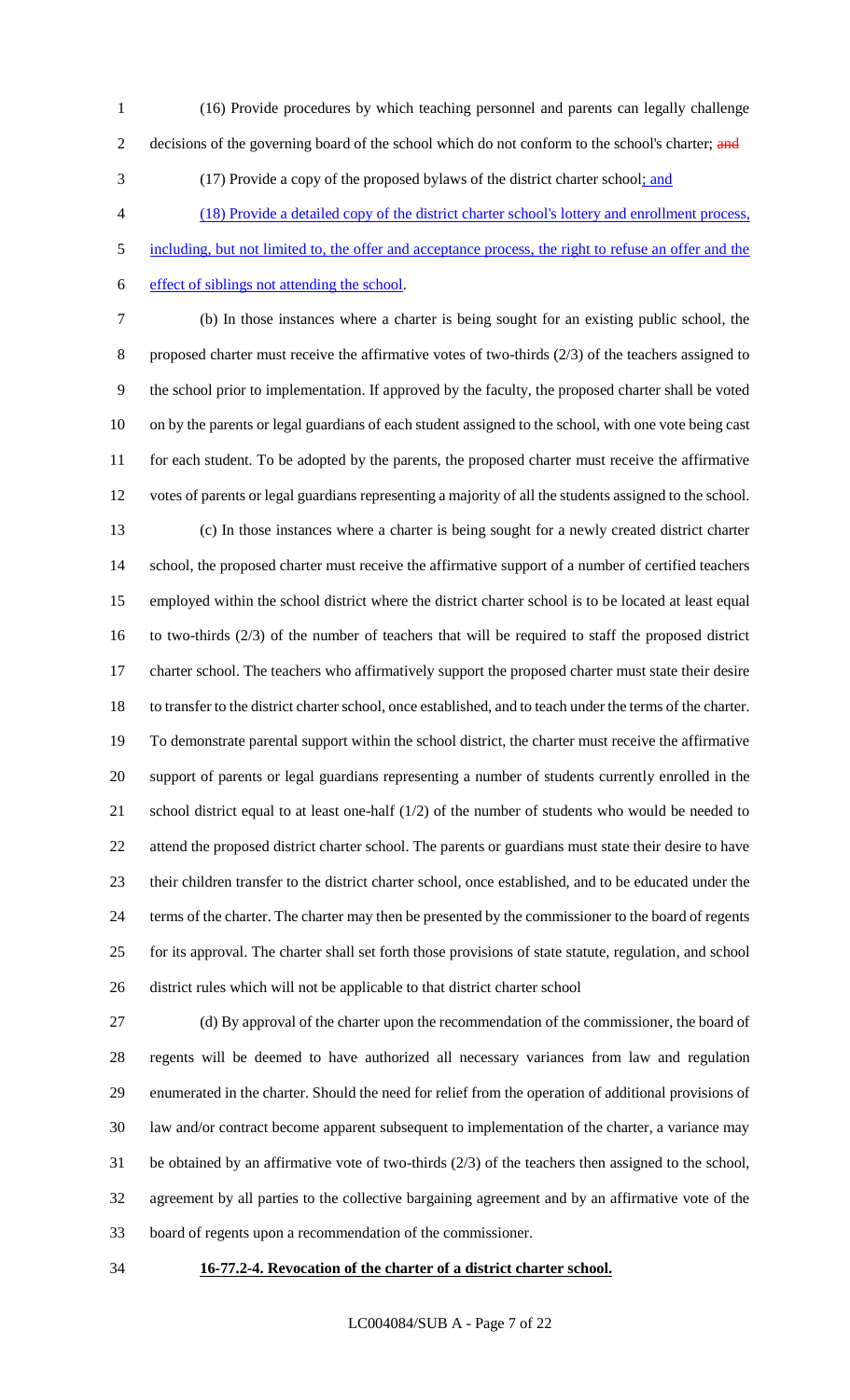| $\mathbf{1}$   | (a) The board of regents may revoke the charter of a district charter school at any time,          |
|----------------|----------------------------------------------------------------------------------------------------|
| $\overline{2}$ | pursuant to $§$ 16-77-5.1, if the school:                                                          |
| 3              | (1) Materially violates any of the provisions contained in the charter;                            |
| $\overline{4}$ | (2) Fails to meet or pursue the educational objectives contained in the charter;                   |
| 5              | (3) Fails to comply with fiscal accountability procedures as specified in the charter;             |
| 6              | (4) Violates provisions of law that have not been granted variance by the board of regents;        |
| $\tau$         | $\Theta$ <b>F</b>                                                                                  |
| 8              | (5) Fails to base its offer of enrollment on criteria prescribed by $\S$ 16-77.2-1(e);             |
| 9              | (6) Bases its offer of enrollment on criteria that is not in accordance with state or federal      |
| 10             | law; or                                                                                            |
| 11             | $\frac{5(7)}{2}$ After three (3) consecutive years of operation, is not a "high-performing charter |
| 12             | school," defined as a charter public school that has demonstrated overall success, including: (i)  |
| 13             | Substantial progress in improving student achievement and (ii) The management and leadership       |
| 14             | necessary to establish a thriving, financially viable charter public school.                       |
| 15             | (b) After denying or prior to non-renewing or revoking a charter, the department of                |
| 16             | elementary and secondary education will hold a hearing on the issues in controversy under § 16-    |
| 17             | $39-1.$                                                                                            |
| 18             | 16-77.2-7. Portions of title 16 applicable to district charter schools.                            |
| 19             | The following provisions of this title shall be binding on district charter schools and may        |
| 20             | not be waived by the commissioner under § 16-77.2-3:                                               |
| 21             | (1) Section 16-2-2 (minimum length of school year);                                                |
| 22             | $(2)$ Section 16-2-17 (right to a safe school);                                                    |
| 23             | (3) Section 16-8-10 (federal funds for school lunch);                                              |
| 24             | (4) Section 16-11-1 (certification of public school teachers);                                     |
| 25             | (5) Section 16-12-3 (duty to cultivate principles of morality);                                    |
| 26             | (6) Section 16-12-10 (immunity for report of suspected substance abuse);                           |
| 27             | (7) Chapter 13 (teachers' tenure);                                                                 |
| 28             | (8) Chapter 16 (teachers' retirement);                                                             |
| 29             | (9) Section 16-19-1 (compulsory attendance);                                                       |
| 30             | (10) Section 16-20-1 (school holidays enumerated);                                                 |
| 31             | $(11)$ Sections 16-21-3 and 16-21-4 (fire safety);                                                 |
| 32             | (12) Sections 16-21-10, 16-21-14, and 16-21-16 (health screenings);                                |
| 33             | $(13)$ Section 16-22-9 (uniform testing);                                                          |
| 34             | (14) Section 16-24-2 (regulations of state board);                                                 |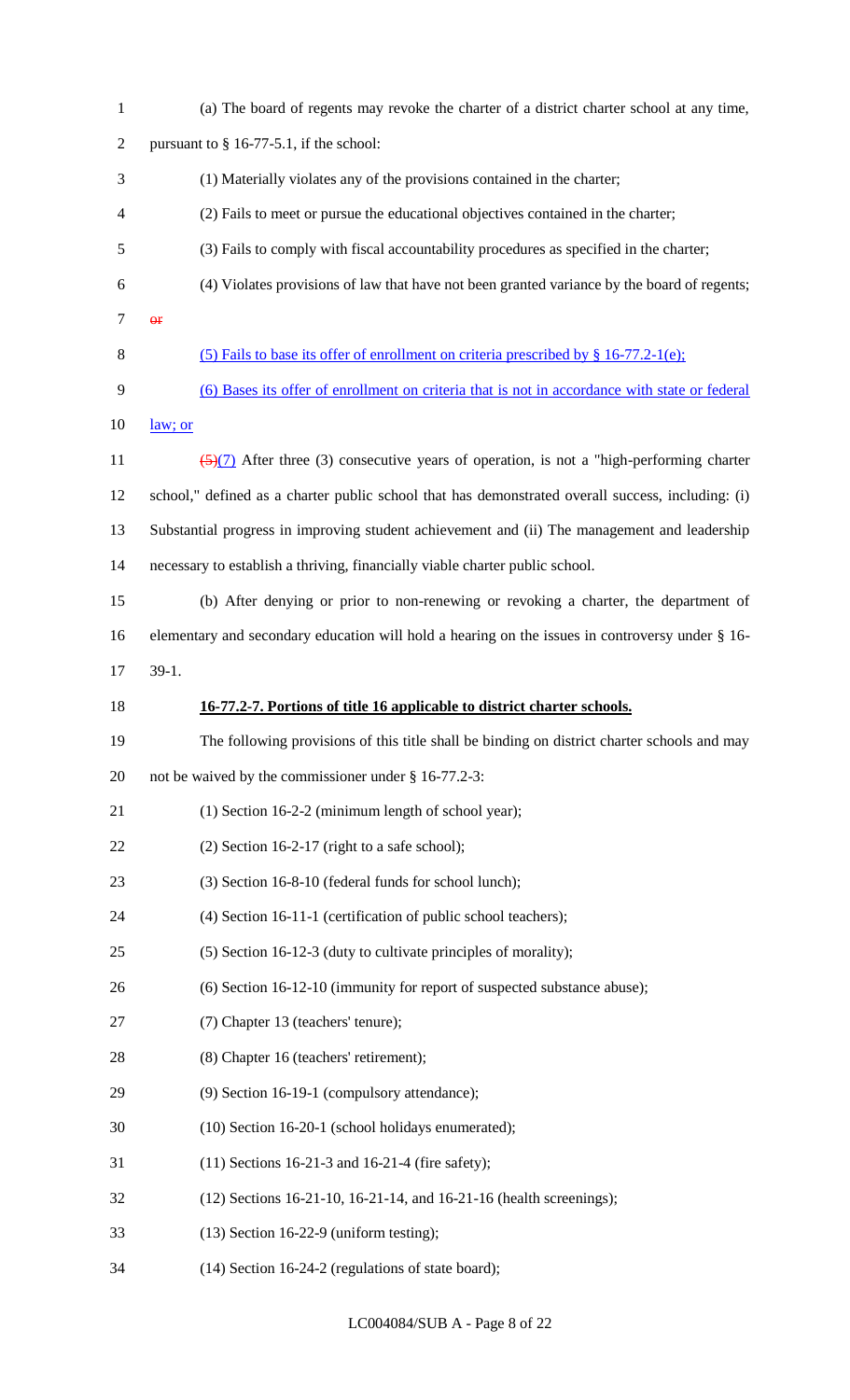| $\mathbf{1}$   | (15) Section 16-38-1 (discrimination because of race or age);                                              |
|----------------|------------------------------------------------------------------------------------------------------------|
| $\overline{c}$ | (16) Section 16-38-1.1 (discrimination because of sex);                                                    |
| 3              | $(17)$ Section 16-38-2 (immunizations);                                                                    |
| 4              | $(18)$ Section 16-38-4 (exclusive club);                                                                   |
| 5              | (19) Section 16-38-6 (commercial activities prohibited);                                                   |
| 6              | (20) Section 16-38-9 (misconduct of school officers);                                                      |
| 7              | (21) Section 16-38-10 (power of officials to visit schools);                                               |
| 8              | (22) Section 16-39-1 (appeal of matters of dispute to commissioner);                                       |
| 9              | (23) Section 16-39-2 (appeal of school committee actions to commissioner);                                 |
| 10             | $(24)$ Section 16-39-3 (appeal to state board);                                                            |
| 11             | (25) Section 16-39-3.1 (enforcement of final decision);                                                    |
| 12             | (26) Section 16-39-3.2 (interim protective orders);                                                        |
| 13             | (27) Section 16-39-8 (subpoena power of commissioner);                                                     |
| 14             | $(28)$ Section 16-40-16 (student records);                                                                 |
| 15             | (29) Section 16-71-1 (Educational Record Bill of Rights Act).                                              |
| 16             | (30) Chapter 16-21-21.1 (Penalties for drug, alcohol or weapons offenses);                                 |
| 17             | (31) Chapter 16-21.5 (Student interrogations); and                                                         |
| 18             | $(32)$ Section 16-1-5(20) (lottery process).                                                               |
| 19             | SECTION 4. Chapter 16-77.2 of the General Laws entitled "District Charter School [See                      |
| 20             | Title 16 Chapter 97 - The Rhode Island Board of Education Act]" is hereby amended by adding                |
| 21             | thereto the following section:                                                                             |
| 22             | 16-77.2-3.1. Enrollment process.                                                                           |
| 23             | (a) Upon completion of its annual lottery process each district charter school shall notify                |
| 24             | the department of education of the results and the district charter school shall offer enrollments         |
| 25             | according to its approved charter to those students selected in the random lottery, subject to the         |
| 26             | provisions of $\S$ 16-77.2-1(e). The district charter school shall provide a written notice to the student |
| 27             | and the student's parent/guardian/responsible adult which shall include:                                   |
| 28             | (1) A date certain, which shall be at least twenty-eight (28) calendar days after the notice               |
| 29             | is issued, by which the student or their parent/guardian/responsible adult must notify the district        |
| 30             | charter school of the student's intention to matriculate at the school at the start of the next school     |
| 31             | year; and                                                                                                  |
| 32             | (2) A statement that this offer of attendance is an opt-in offer, and failure to notify the                |
| 33             | district charter school of the student's intent to matriculate at the district charter school shall result |
| 34             | in another student being offered that position.                                                            |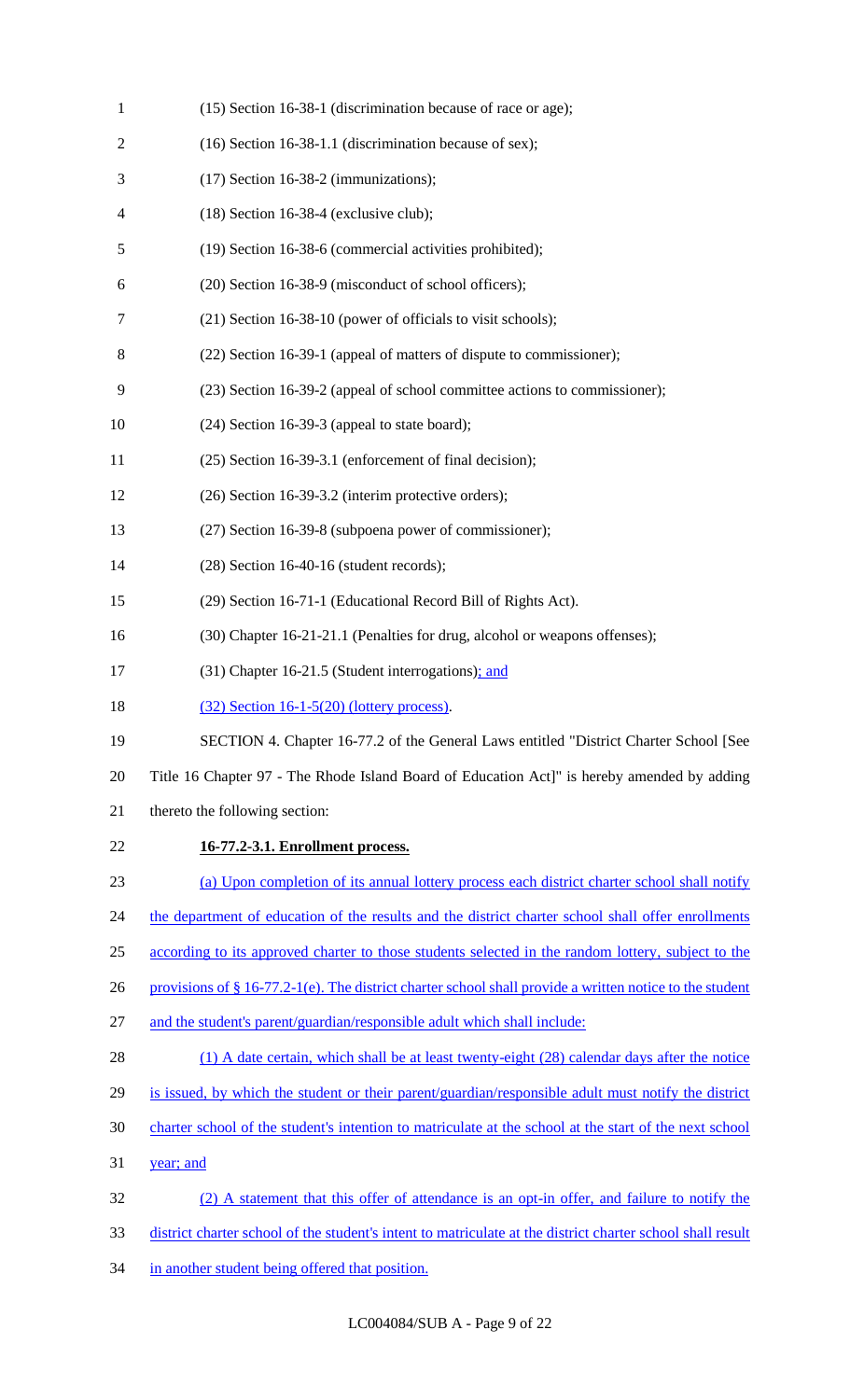| $\mathbf{1}$   | (b) A student may choose to accept the offer, or reject said offer to enroll.                          |
|----------------|--------------------------------------------------------------------------------------------------------|
| $\overline{2}$ | (1) In the event a student rejects the invitation to enroll, another student shall be selected         |
| 3              | from the waitlist, pursuant to the district charter school's approved charter, until all available     |
| 4              | openings for students are filled.                                                                      |
| 5              | (c) Nothing in this section shall preclude a district charter school from enrolling students           |
| 6              | who are otherwise eligible for enrollment prioritization as siblings of currently enrolled students or |
| 7              | children of staff.                                                                                     |
| 8              | SECTION 5. Sections 16-77.3-1, 16-77.3-2, 16-77.3-4 and 16-77.3-7 of the General Laws                  |
| 9              | in Chapter 16-77.3 entitled "Independent Charter Schools [See Title 16 Chapter 97 - The Rhode          |
| 10             | Island Board of Education Act]" are hereby amended to read as follows:                                 |
| 11             | 16-77.3-1. Entities eligible to apply to become independent charter schools.                           |
| 12             | (a) Persons or entities eligible to submit an application to establish an independent charter          |
| 13             | school shall be limited to:                                                                            |
| 14             | (1) Rhode Island nonprofit organizations provided that these nonprofit organizations shall             |
| 15             | have existed for at least two (2) years and must exist for a substantial reason other than to operate  |
| 16             | a school; or                                                                                           |
| 17             | (2) Colleges or universities within the State of Rhode Island.                                         |
| 18             | (b) No child shall be required to attend an independent charter school nor shall any teacher           |
| 19             | be required to teach in an independent charter school. The sending school district shall make          |
| 20             | accommodations for those students who wish to participate to transfer into an independent charter      |
| 21             | school as space permits. If the total number of students who are eligible to attend and apply to an    |
| 22             | independent charter school is greater than the number of spaces available, the independent charter     |
| 23             | school shall conduct a lottery to determine which students shall be admitted.                          |
| 24             | (c) Prospective students, who have siblings who are then-currently enrolled in an                      |
| 25             | independent charter school or who have a parent or guardian who is employed at the independent         |
| 26             | charter school, shall have and be given priority enrollment within that school. All remaining          |
| 27             | openings at the independent charter school shall be offered to those students selected though the      |
| 28             | lottery process established by the department of education.                                            |
| 29             | (d) Nothing in this chapter shall preclude any eligible public school student of any age for           |
| 30             | enrollment in an independent charter school for which they would be eligible if offered.               |
| 31             | Independent charter schools may not discriminate on the basis of an applicant's race, ethnicity,       |
| 32             | socioeconomic status, ability, religion, gender, and/or sexual orientation.                            |
| 33             | 16-77.3-2. Procedure for creation and expansion of independent charter schools.                        |
| 34             | (a) Any persons or entities eligible to establish an independent charter public school may             |
|                |                                                                                                        |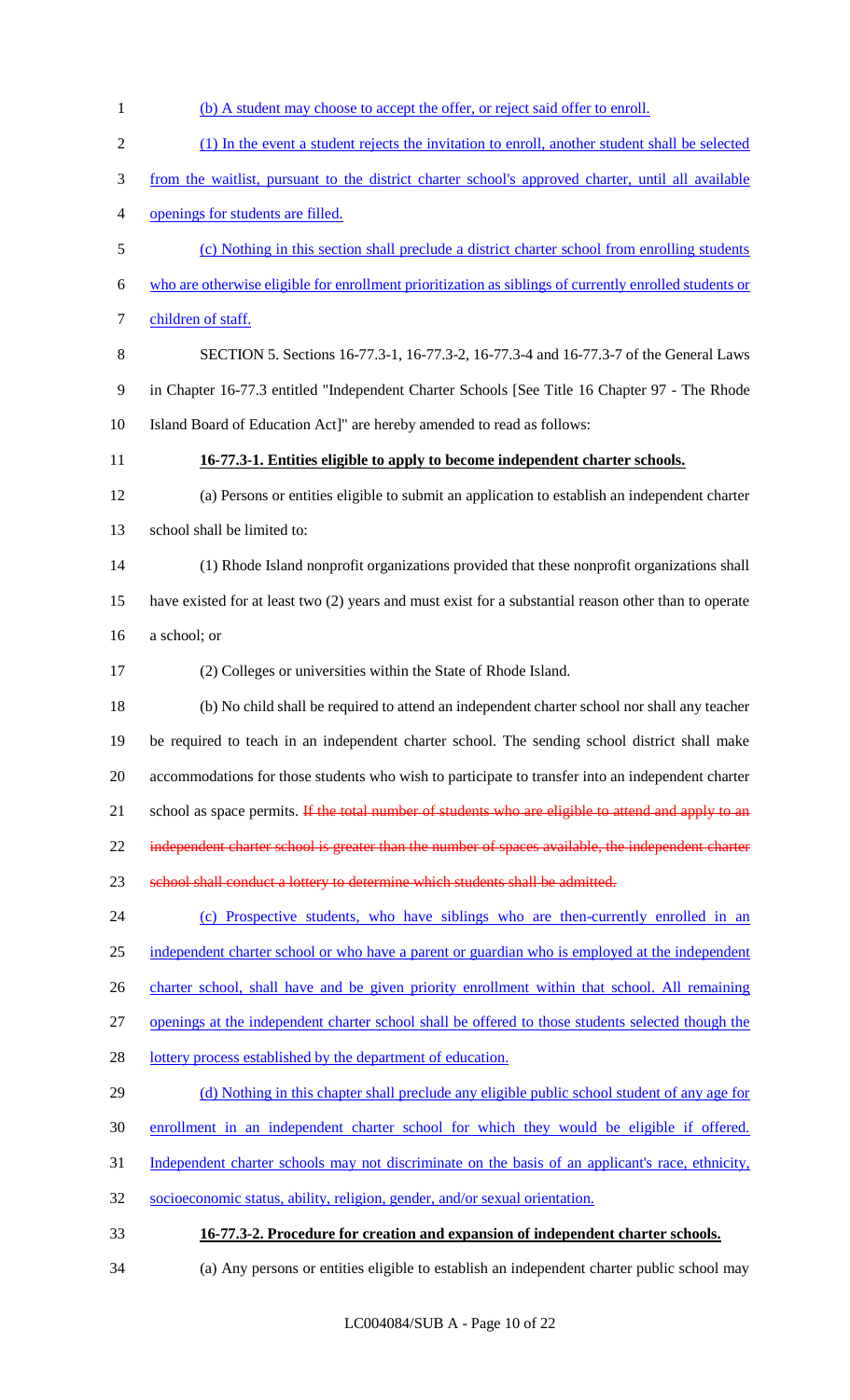submit a proposed charter, or an amendment to a charter for an expansion, to the commissioner. For purposes of this chapter, "expansion" shall be an increase in total enrollment; an increase in the grade levels previously authorized in the charter, or the addition of a school district to the catchment area. The proposed charter shall:

 (1) Be submitted to the commissioner no later than December 1st of the school year before the school year in which the independent charter school is to be established;

 (2) Describe a plan for education, including the mission, objective, method of providing a basic education, measurable student academic goals that the independent charter school will meet, and process for improving student learning and fulfilling the charter and fulfilling state and national educational goals and standards;

 (3) Provide a minimum of one hundred eighty (180) days of instruction to students per year;

 (4) Indicate performance criteria that will be used to measure student learning and to 14 comply with the charter, state, and national educational goals and standards;

 (5) Include an agreement to provide a yearly report to parents, the community, the sending school districts, and the commissioner, that indicates the progress made by the independent charter 17 school during the previous year in meeting the charter objectives;

 (6) Present a plan for the governance, administration, and operation of the independent charter school, including the manner in which the governing board of the school will be chosen, the nature and extent of parental, professional educator, and community involvement in the governance and operation of the independent charter school, and the means of ensuring accountability to the commissioner, the sending school districts, and the council on elementary and secondary education;

 (7) Identify the building that will house the independent charter school and from whom, and under what terms and conditions, it is to be provided;

 (8) Describe what support services will be provided by the sending school district(s), and under what terms and conditions those services are to be provided, and describe what support services the independent charter school will obtain directly from third parties and, to the extent known, under what terms and conditions those services are to be provided;

 (9) Explain the procedures that will be followed to ensure the health and safety of pupils and staff;

 (10) Describe enrollment procedures, including the permissible criteria for admission in accordance with applicable state and federal law and the use of the lottery process approved by the 34 department of education, along with a policy, or policies, that outline outreach and recruitment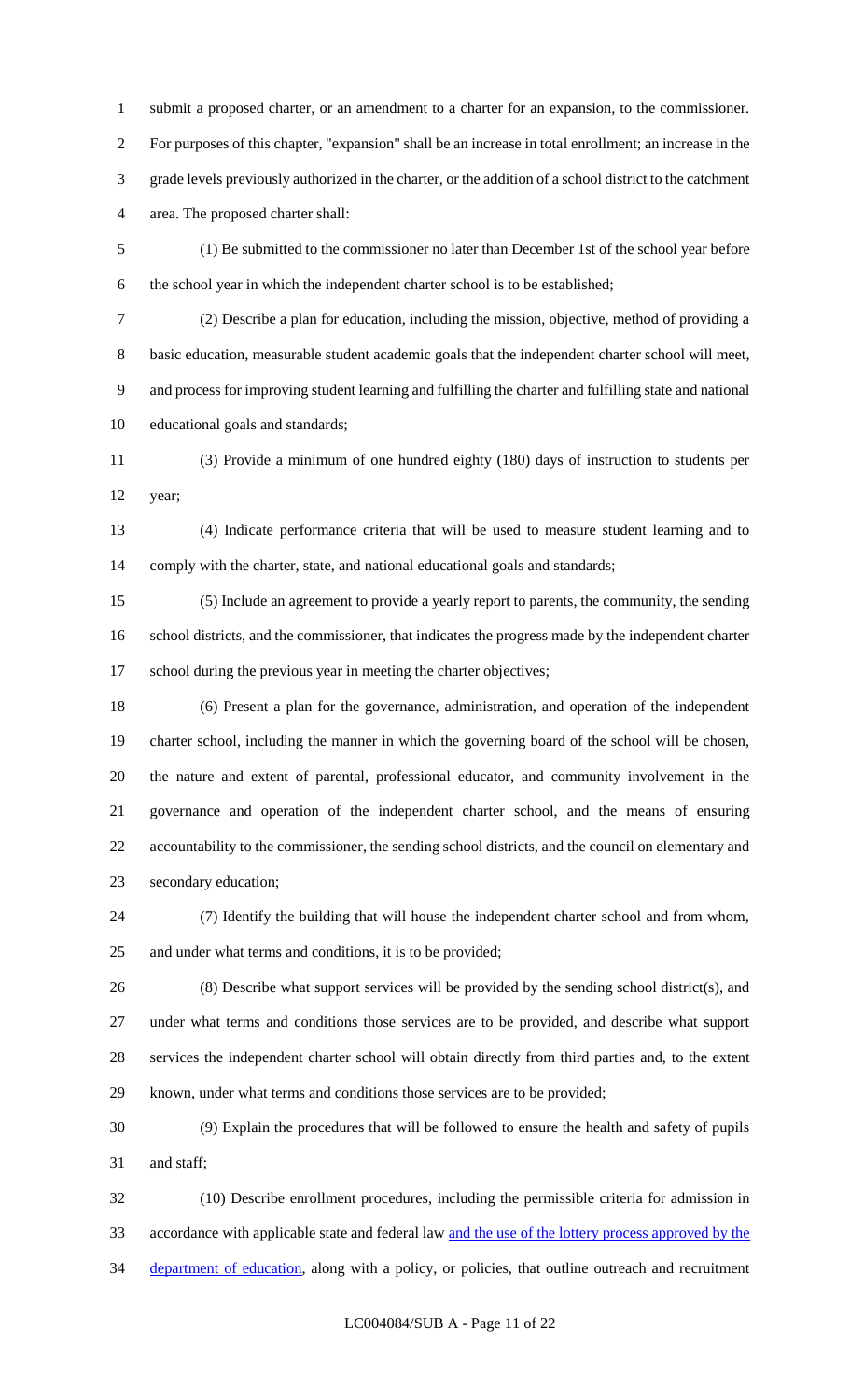- programs to encourage the enrollment of a diverse student population;
- 

(11) Explain the student discipline procedures;

 (12) Explain the relationship that will exist between the proposed independent charter school and its employees, including the terms and conditions of employment and the qualifications that the employees must meet. Teachers and administrators in independent charter schools must be certified pursuant to state law and regulation. Teachers and administrators in independent charter schools shall be entitled to prevailing wages and benefits as enjoyed by other Rhode Island public school teachers and administrators. Employment in an independent charter school shall be considered "service" as that term is defined in chapter 16 of this title for purposes of determining the appropriate step on a salary schedule for certified personnel. Employment in an independent charter school can be considered "service" as that term is defined in chapter 16 of this title for determining status in the teachers' retirement system. All employees, and prospective employees of an independent charter school shall be deemed to be public school employees, having the same rights under Rhode Island and federal law as employees, and prospective employees at a non-chartered public school;

 (13) Identify, with particularity, the state statutes, state regulations, and sending school district(s) rules from which variances are sought in order to facilitate operation of the independent charter school. Explain the reasons for each variance and the alternative method by which the concern that gave rise to the regulation or provision will be addressed;

 (14) Provide a financial plan, including a proposed budget for the term of the charter, and an annual audit of the financial and administrative operations of the independent charter school, and the manner in which the funds allocated to the independent charter school will be managed and disbursed;

 (15) Provide procedures by which teaching personnel and parents can legally challenge decisions of the governing board of the school that do not conform to the school's charter;

26 (16) Provide a copy of the proposed bylaws of the independent charter school; and

 (17) Provide written support from town or city council(s) in the proposed catchment area 28 if required pursuant to  $§$  16-77-5.1; and

(18) Provide a detailed copy of the independent charter school's lottery and enrollment

process, including, but not limited to, the offer and acceptance process, the right to refuse an offer

and the effect of siblings not attending the school.

 (b) Any nonprofit organization that seeks to establish an independent charter school must submit its financial records and financial plan for operating the school to the auditor general, who shall review the records, the financial plan, and the financial integrity of the organization. At the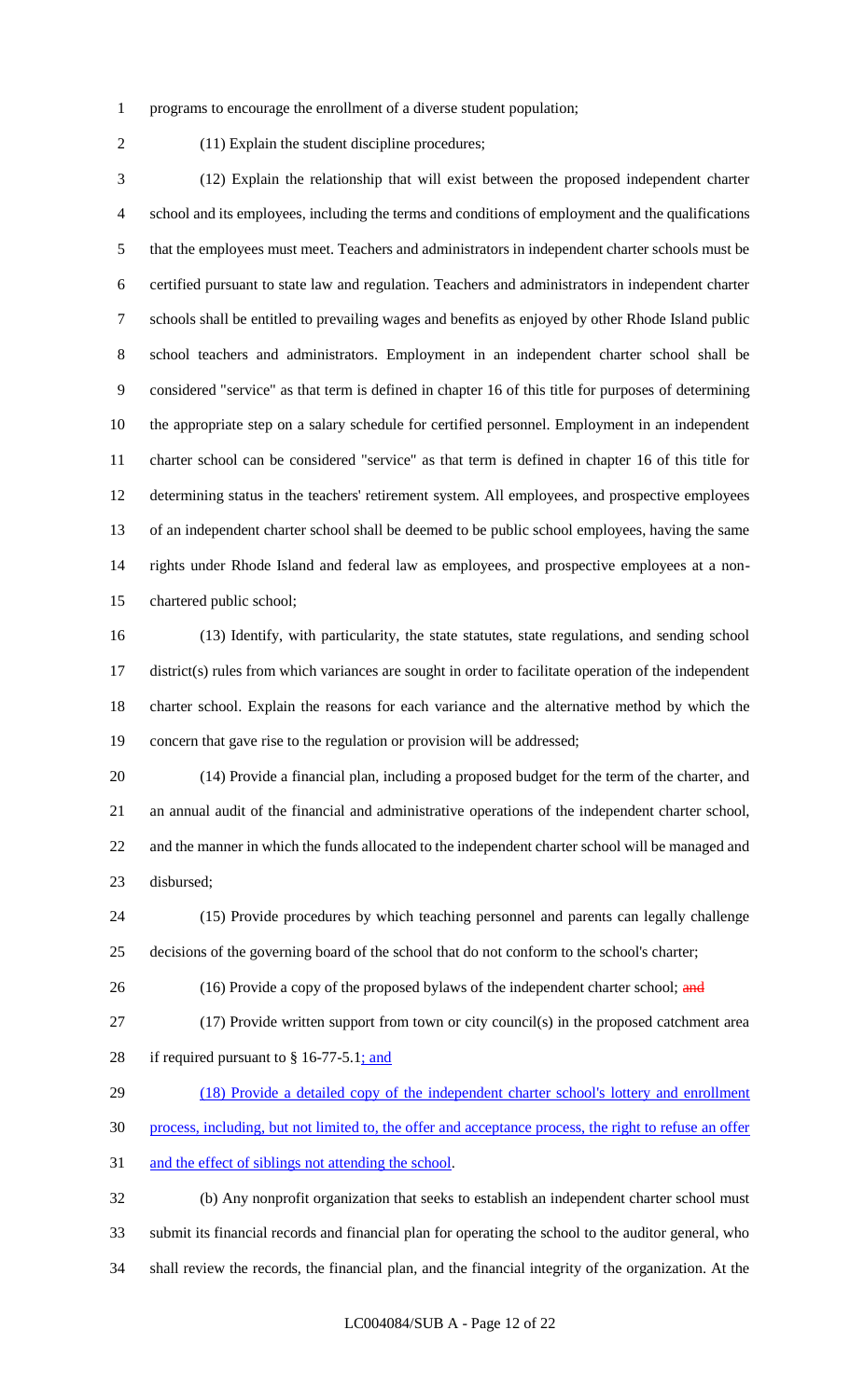time of submission of a proposed charter, the financial records and financial recordkeeping system of the nonprofit organization and the proposed financial plan for the independent charter school shall be reviewed by the auditor general and the auditor general shall, while the proposed charter is being considered for preliminary approval by the council on elementary and secondary education, provide an initial determination to the council on elementary and secondary education, the commissioner, and the speaker of the house of representatives and the president of the senate indicating that the auditor general is satisfied that the nonprofit organization is financially responsible. Final approval for operation of the independent charter school shall not be granted by the council on elementary and secondary education until the auditor general has approved the financial plan and financial-record keeping system and is satisfied that the nonprofit organization is financially responsible. The auditor general shall notify the council on elementary and secondary education, the commissioner, the president of the senate, and the speaker of the house of representatives of the findings. During the year immediately preceding the September in which the independent charter school is to begin operation, the charter applicant shall make any additional submissions to the auditor general prescribed by the auditor general in the initial determination. Additional submissions during the year prior to the September in which the independent charter school is to begin operation shall include, but not be limited to evidence submitted to the auditor general, not later than June 1st prior to the opening of the independent charter school, of the existence of an agreement, option for lease or purchase, lease agreement, or purchase agreement, contingent upon general assembly funding, for a facility in which the independent charter school will operate in its first year of operation. The auditor general shall have the authority to review independent charter schools affiliated with nonprofit organizations on an annual basis or require the school to have an annual, certified audit in accordance with the same federal and state standards that are applicable to local public school districts. If, as a result of any annual audit, the auditor general believes there are financial irregularities, the auditor general shall withdraw the original approval and the council on elementary and secondary education shall withdraw its approval for the independent charter school to continue operation.

#### **16-77.3-4. Revocation of the charter of an independent charter school.**

- (a) The board of regents may revoke the charter of an independent charter school at any time, pursuant to § 16-77-5.1, if the school:
- (1) Materially violates any provision contained in the charter;
- (2) Fails to meet or pursue the educational objectives contained in the charter;
- (3) Fails to comply with fiscal accountability procedures as specified in the charter;
- (4) Violates provisions of law that have not been granted variance by the board of regents;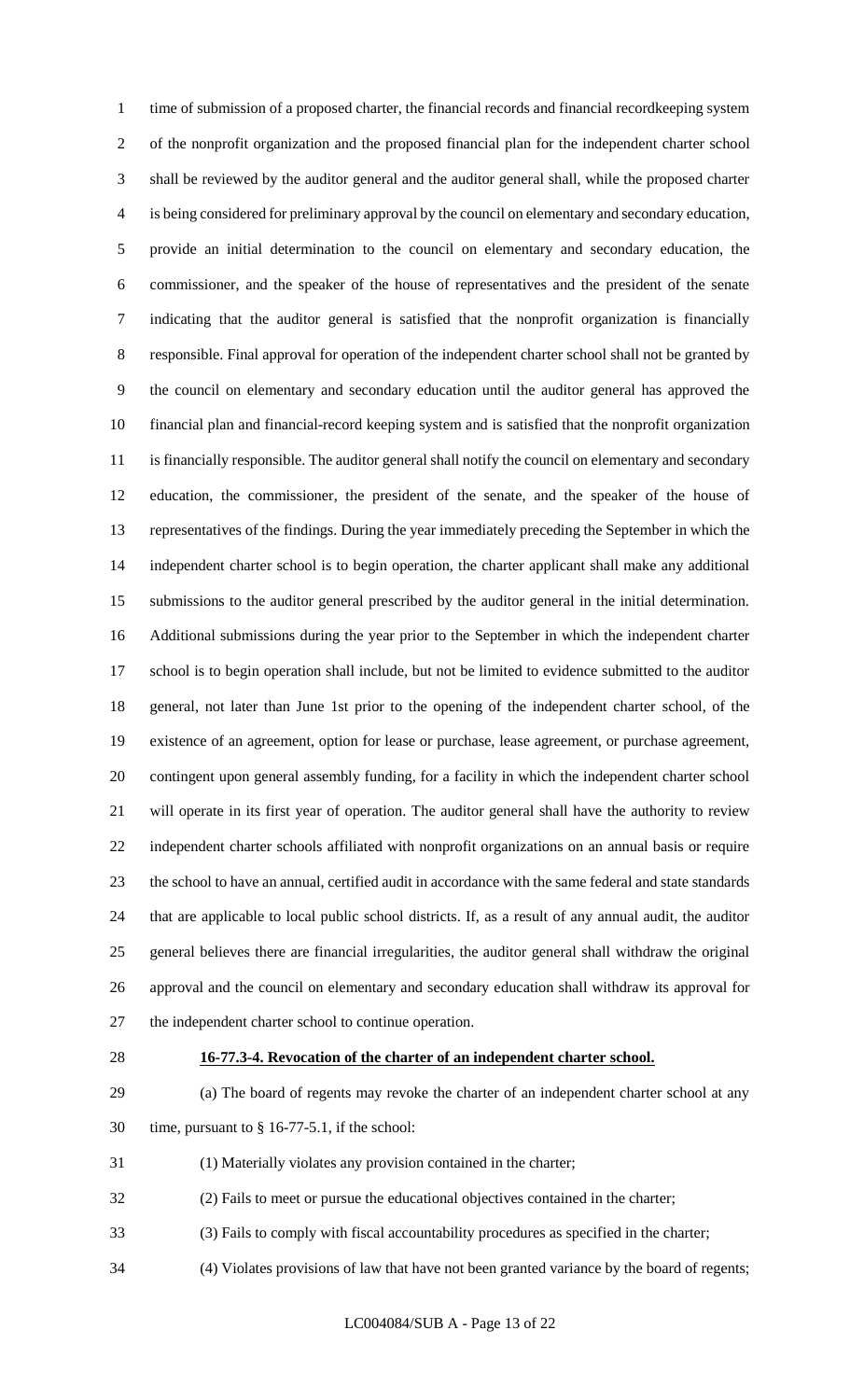| 1              | $\Theta$ <b>F</b>                                                                                   |
|----------------|-----------------------------------------------------------------------------------------------------|
| $\overline{2}$ | (5) Fails to base its offer of enrollment on criteria prescribed by § 16-77.3-1(c);                 |
| 3              | (6) Bases its offer of enrollment on criteria that is not in accordance with state or federal       |
| 4              | law; or                                                                                             |
| 5              | $\frac{5}{2}$ (5) After three (3) consecutive years of operation, is not a "high-performing charter |
| 6              | school," defined as a charter public school that has demonstrated overall success, including: (i)   |
| 7              | Substantial progress in improving student achievement and (ii) The management and leadership        |
| $8\,$          | necessary to establish a thriving, financially viable charter public school.                        |
| 9              | (b) After denying or prior to non-renewing or revoking a charter, the department of                 |
| 10             | elementary and secondary education will hold a hearing on the issues in controversy under § 16-     |
| 11             | $39-1.$                                                                                             |
| 12             | 16-77.3-7. Portions of title 16 applicability to independent charter schools.                       |
| 13             | The following provisions of this title shall be binding on independent charter schools and          |
| 14             | may not be waived by the commissioner under $\S$ 16-77.3-3:                                         |
| 15             | (1) Section 16-2-2 (minimum length of school year);                                                 |
| 16             | $(2)$ Section 16-2-17 (right to a safe school);                                                     |
| 17             | (3) Section 16-8-10 (federal funds for school lunch);                                               |
| 18             | (4) Section 16-11-1 (certification of public school teachers);                                      |
| 19             | (5) Section 16-12-3 (duty to cultivate principles of morality);                                     |
| 20             | (6) Section 16-12-10 (immunity for report of suspected substance abuse);                            |
| 21             | (7) Chapter 13 (teachers' tenure);                                                                  |
| 22             | (8) Chapter 16 (teachers' retirement);                                                              |
| 23             | (9) Section 16-19-1 (compulsory attendance);                                                        |
| 24             | (10) Section 16-20-1 (school holidays enumerated);                                                  |
| 25             | $(11)$ Sections 16-21-3 and 16-21-4 (fire safety);                                                  |
| 26             | (12) Sections 16-21-10, 16-21-14, and 16-21-16 (health screenings);                                 |
| 27             | $(13)$ Section 16-22-9 (uniform testing);                                                           |
| 28             | $(14)$ Section 16-24-2 (regulations of state board);                                                |
| 29             | (15) Section 16-38-1 (discrimination because of race or age);                                       |
| 30             | $(16)$ Section 16-38-1.1 (discrimination because of sex);                                           |
| 31             | $(17)$ Section 16-38-2 (immunizations);                                                             |
| 32             | $(18)$ Section 16-38-4 (exclusive club);                                                            |
| 33             | (19) Section 16-38-6 (commercial activities prohibited);                                            |
| 34             | (20) Section 16-38-9 (misconduct of school officers);                                               |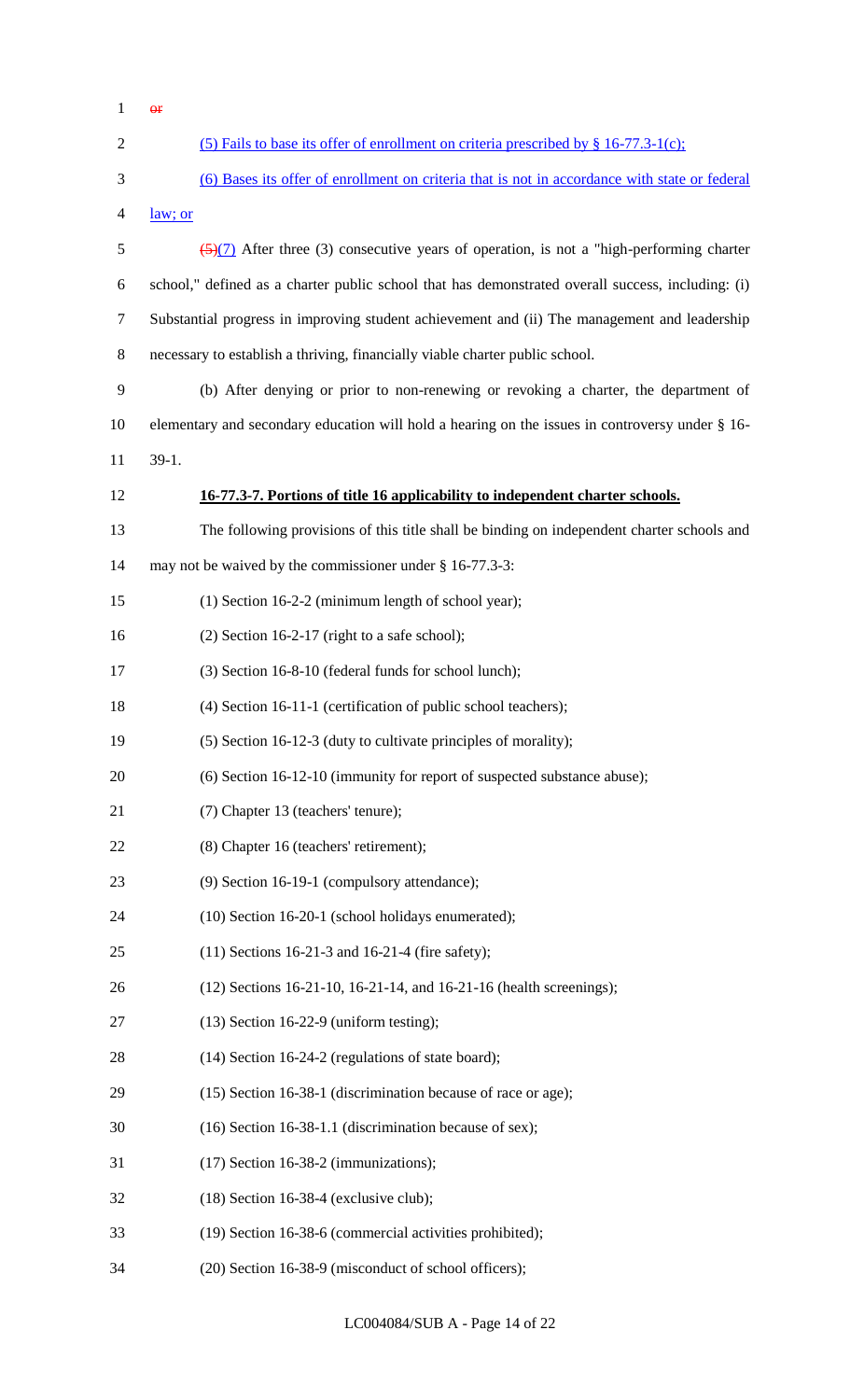| $\mathbf{1}$   | (21) Section 16-38-10 (power of officials to visit schools);                                           |
|----------------|--------------------------------------------------------------------------------------------------------|
| $\mathfrak{2}$ | (22) Section 16-39-1 (appeal of matters of dispute to commissioner);                                   |
| 3              | (23) Section 16-39-2 (appeal of school committee actions to commissioner);                             |
| 4              | $(24)$ Section 16-39-3 (appeal to state board);                                                        |
| 5              | (25) Section 16-39-3.1 (enforcement of final decision);                                                |
| 6              | (26) Section 16-39-3.2 (interim protective orders);                                                    |
| 7              | (27) Section 16-39-8 (subpoena power of commissioner);                                                 |
| 8              | $(28)$ Section 16-40-16 (student records);                                                             |
| 9              | (29) Section 16-71-1 (Educational Record Bill of Rights Act);                                          |
| 10             | (30) Section 16-21-21.1 (penalties for drug, alcohol or weapons offense); and                          |
| 11             | (31) Chapter 16-21.5 (student interrogations); and                                                     |
| 12             | $(32)$ Section 16-1-5(20) (lottery process).                                                           |
| 13             | SECTION 6. Chapter 16-77.3 of the General Laws entitled "Independent Charter Schools                   |
| 14             | [See Title 16 Chapter 97 - The Rhode Island Board of Education Act]" is hereby amended by adding       |
| 15             | thereto the following section:                                                                         |
| 16             | 16-77.3-3.1. Enrollment process.                                                                       |
| 17             | (a) Upon completion of its annual lottery process each independent charter school shall                |
| 18             | notify the department of education of the results and the independent charter school shall offer       |
| 19             | enrollments according to its approved charter to those students selected in the random lottery,        |
| 20             | subject to the provisions of $\S$ 16-77.3-1(c). The independent charter school shall provide a written |
| 21             | notice to the student and the student's parent/guardian/responsible adult which shall include:         |
| 22             | (1) A date certain, which shall be at least twenty-eight (28) calendar days after the notice           |
| 23             | is issued, by which the student or their parent/guardian/responsible adult must notify the             |
| 24             | independent charter school of the student's intention to matriculate at the school at the start of the |
| 25             | next school year; and                                                                                  |
| 26             | (2) A statement that this offer of attendance is an opt-in offer, and failure to notify the            |
| 27             | independent charter school of the student's intent to matriculate at the independent charter school    |
| 28             | shall result in another student being offered that position.                                           |
| 29             | (b) A student may choose to accept the offer, or reject said offer to enroll.                          |
| 30             | (1) In the event a student rejects the invitation to enroll, another student shall be selected         |
| 31             | from the waitlist, pursuant to the independent charter school's approved charter, until all available  |
| 32             | openings for students are filled.                                                                      |
| 33             | (c) Nothing in this section shall preclude an independent charter school from enrolling                |
| 34             | students who are otherwise eligible for enrollment prioritization as siblings of currently enrolled    |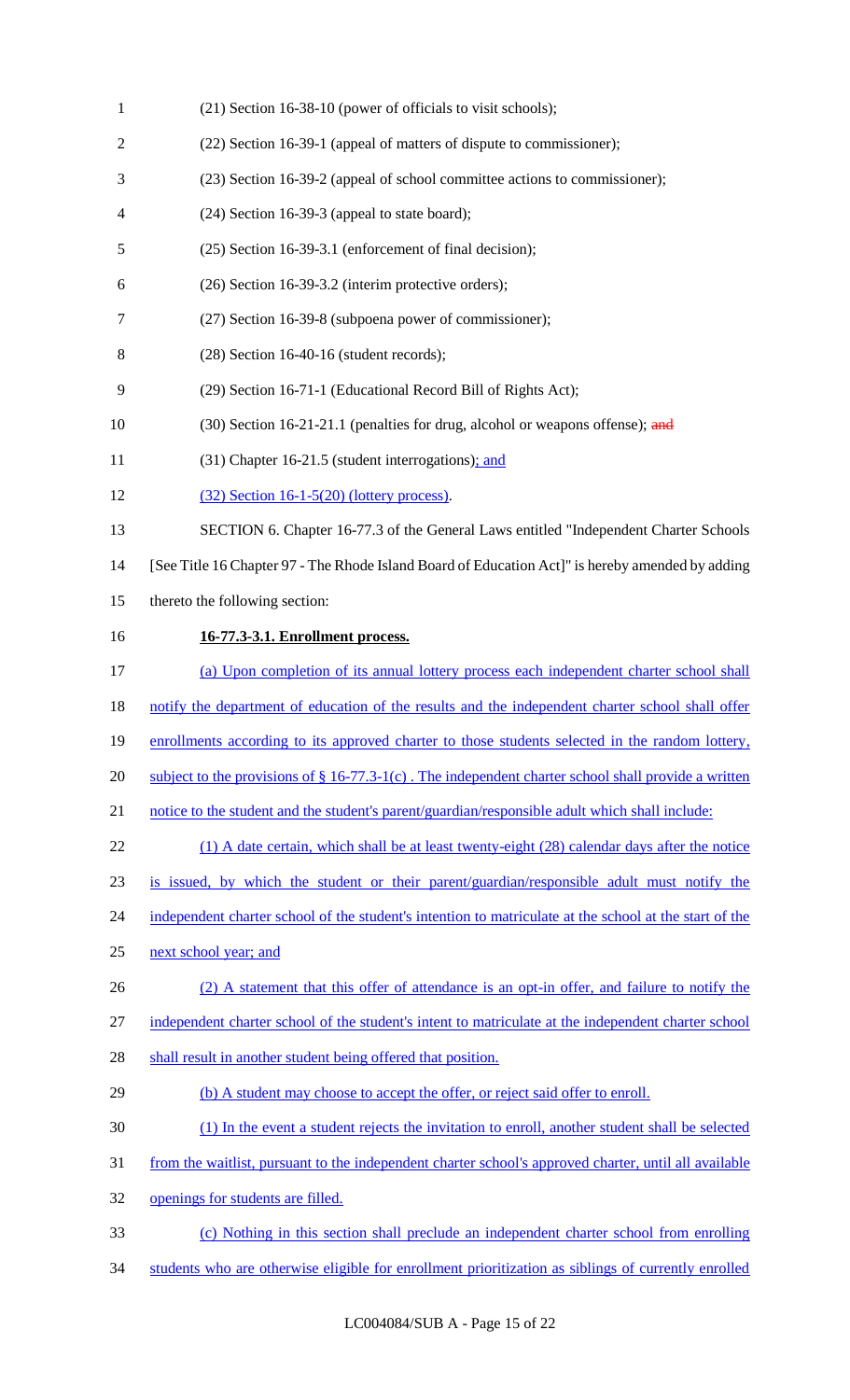### 1 students or children of staff.

 SECTION 7. Sections 16-77.4-1, 16-77.4-2, 16-77.4-4 and 16-77.4-7 of the General Laws in Chapter 16-77.4 entitled "Mayoral Academies [See Title 16 Chapter 97 - The Rhode Island Board of Education Act]" are hereby amended to read as follows:

# **16-77.4-1. Entities eligible to apply to become, or for the expansion of, a mayoral academy.**

 (a) A "mayoral academy" means a charter school created by a mayor of any city or town within the State of Rhode Island, acting by, or through, a nonprofit organization established for said purpose (regardless of the time said nonprofit organization is in existence), that enrolls students from more than one city or town, including both urban and non-urban communities, and that offers an equal number of enrollments to students on a lottery basis; provided, further, that such mayoral academies shall have a board of trustees or directors that is comprised of representatives from each included city or town and is chaired by a mayor of an included city or town. The mayor from each city or town, or in the absence of a mayor, the city or town council via a resolution or ordinance, shall approve the participation in the mayoral academy's catchment area for a proposed charter or an amendment to a charter for expansion. For purposes of this chapter, the term "mayor" shall include any elected town administrator.

 (b) No child shall be required to attend a mayoral academy, nor shall any teacher be required to teach in a mayoral academy. The school committee of the district in which a mayoral academy is located shall make accommodations to facilitate the transfer of students who do not wish to participate in a mayoral academy into other public schools. It shall also make accommodations for those students who wish to transfer into the mayoral academy as space 23 permits. If the total number of students who are eligible to attend and apply to a mayoral academy is greater than the number of spaces available, the mayoral academy shall conduct a lottery to 25 determine which students shall be admitted.

 (c) Prospective students, who have siblings who are then-currently enrolled in a mayoral academy or who have a parent or guardian who is employed at the mayoral academy, shall have 28 and be given priority enrollment within that school. All remaining openings at the mayoral academy 29 shall be offered to those students selected though the lottery process established by the department of education. (d) Nothing in this chapter shall preclude any eligible public school student of any age for

32 enrollment in a mayoral academy for which they would be eligible if offered. Mayoral academies

may not discriminate on the basis of an applicant's race, ethnicity, socioeconomic status, ability,

34 religion, gender, and/or sexual orientation.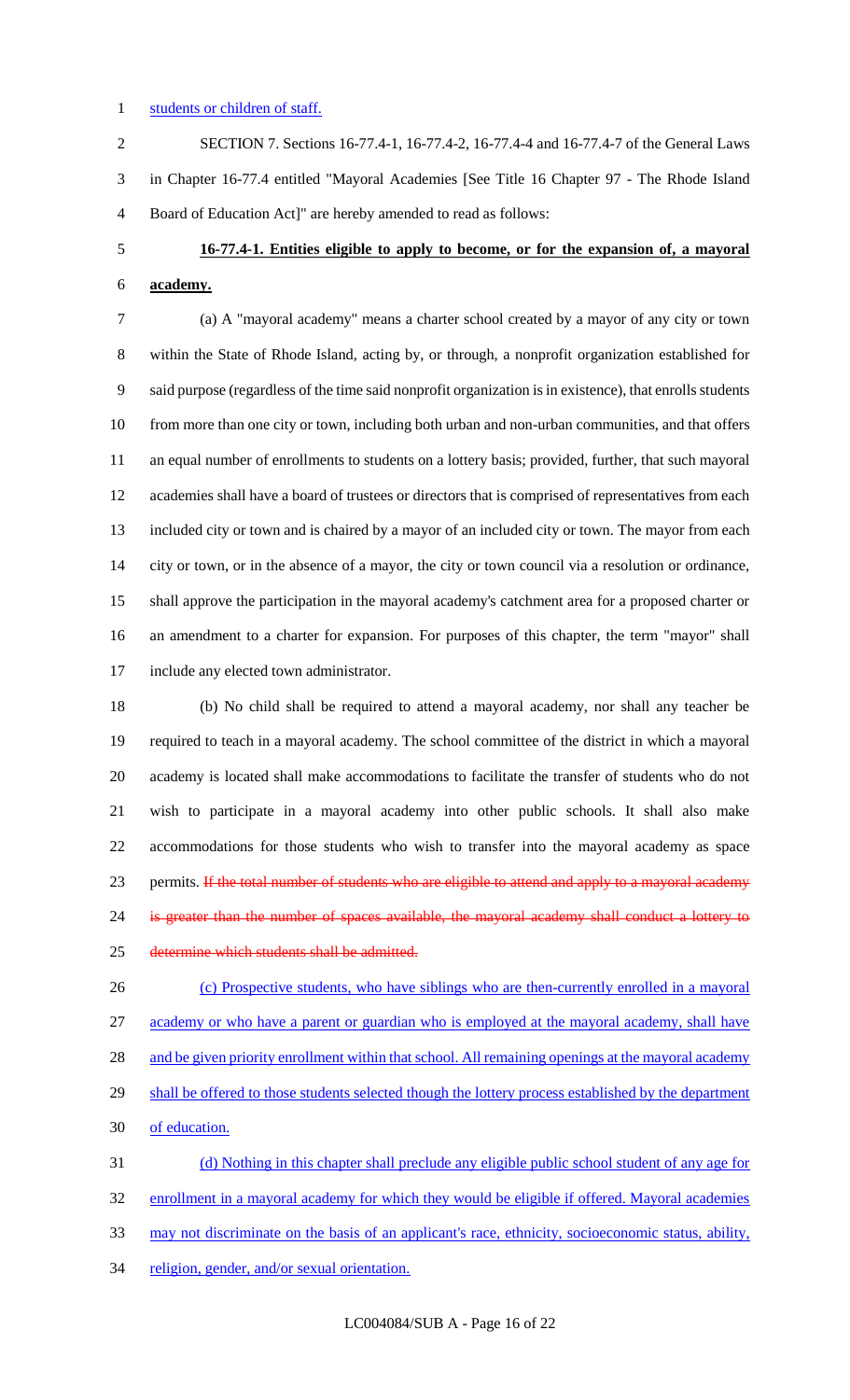## **16-77.4-2. Procedure for creation and expansion of a mayoral academy.**

 (a) Any persons or entities eligible to establish a mayoral academy may submit a proposed charter, or an amendment to a charter for an expansion, to the commissioner. For purposes of this chapter, "expansion" shall be an increase in total enrollment; an increase in the grade levels previously authorized in the charter; or the addition of a school district to the catchment area. The proposed charter shall:

 (1) Be submitted to the commissioner no later than December 1st of the school year before the school year in which the mayoral academy is to be established;

 (2) Describe a plan for education, including the mission, objective, method of providing a basic education, measurable student academic goals that the mayoral academy will meet, and process for improving student learning and fulfilling the charter and fulfilling state and national educational goals and standards;

 (3) Provide a minimum of one hundred eighty (180) days of instruction to students per year;

 (4) Indicate performance criteria that will be used to measure student learning and to comply with the charter, state, and national educational goals and standards;

 (5) Include an agreement to provide a yearly report to parents, the community, the school committee of the sending districts, and the commissioner, that indicates the progress made by the mayoral academy during the previous year in meeting the charter objectives;

 (6) Present a plan for the governance, administration, and operation of the mayoral academy, including the manner in which the governing board of the school will be chosen, the nature and extent of parental, professional educator, and community involvement in the governance and operation of the mayoral academy, and the means of ensuring accountability to the commissioner, the sending school district(s), and the council on elementary and secondary education;

 (7) Identify the building that will house the mayoral academy and from whom and under what terms and conditions it is to be provided;

 (8) Describe what support services will be provided by the sending school district(s) and under what terms and conditions those services are to be provided, and describe what support services the mayoral academy will obtain directly from third parties and, to the extent known, under what terms and conditions those services are to be provided;

 (9) Explain the procedures that will be followed to ensure the health and safety of pupils and staff;

(10) Describe enrollment procedures, including the permissible criteria for admission in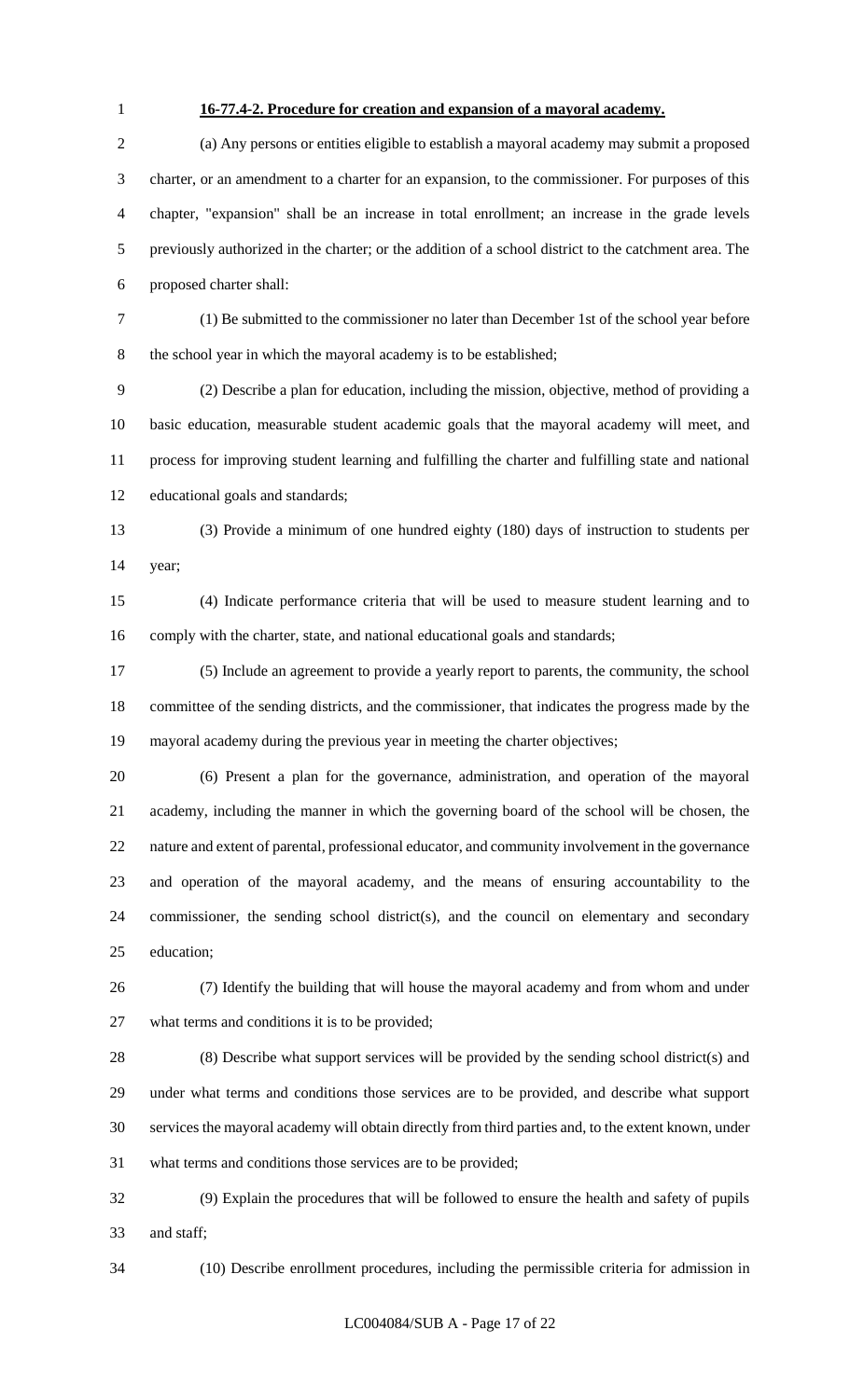- 1 accordance with applicable state and federal law and the use of the lottery process approved by the
- 2 department of education, along with a policy, or policies, that outline outreach and recruitment
- programs to encourage the enrollment of a diverse student population;
- 

(11) Explain the student discipline procedures;

 (12) Explain the relationship that will exist between the proposed mayoral academy and its employees, including the terms and conditions of employment and the qualifications that the employees must meet. Teachers and administrators in mayoral academies must be certified pursuant to state law and regulation.

- (13) Each mayoral academy established pursuant to this chapter may, by written notice to the commissioner of elementary and secondary education, elect to have this subsection apply (or not apply) to its teachers, administrators, and employees:
- (i) Teachers and administrators in a mayoral academy shall be entitled to prevailing wages 13 and benefits as enjoyed by other public school teachers and administrators;
- (ii) Teachers and administrators in a mayoral academy shall be entitled to participate in the state teachers' retirement system under chapter 8 of title 36;
- (iii) Employment in a mayoral academy shall be considered "service" as that term is defined in chapter 16 of this title.
- (14) Identify, with particularity, the state laws, state regulations, and school district rules from which variances are sought in order to facilitate operation of the mayoral academy. Explain the reasons for each variance and the alternative method by which the concern that gave rise to the regulation or provision will be addressed;
- (15) Provide a financial plan, including a proposed budget for the term of the charter, and an annual audit of the financial and administrative operations of the mayoral academy, and the manner in which the funds allocated to the mayoral academy will be managed and disbursed;
- (16) Provide procedures by which teaching personnel and parents can legally challenge decisions of the governing board of the mayoral academy that do not conform to the mayoral academy's charter;
- 28 (17) Provide a copy of the proposed bylaws of the mayoral academy; and
- (18) Provide written support from the town or city council(s) in the proposed catchment area if required pursuant to § 16-77-5.1; and
- (19) Provide a detailed copy of the academy's lottery and enrollment process, including,
- 32 but not limited to, the offer and acceptance process, the right to refuse an offer and the effect of
- siblings not attending the academy.
- **16-77.4-4. Revocation of the charter of a mayoral academy.**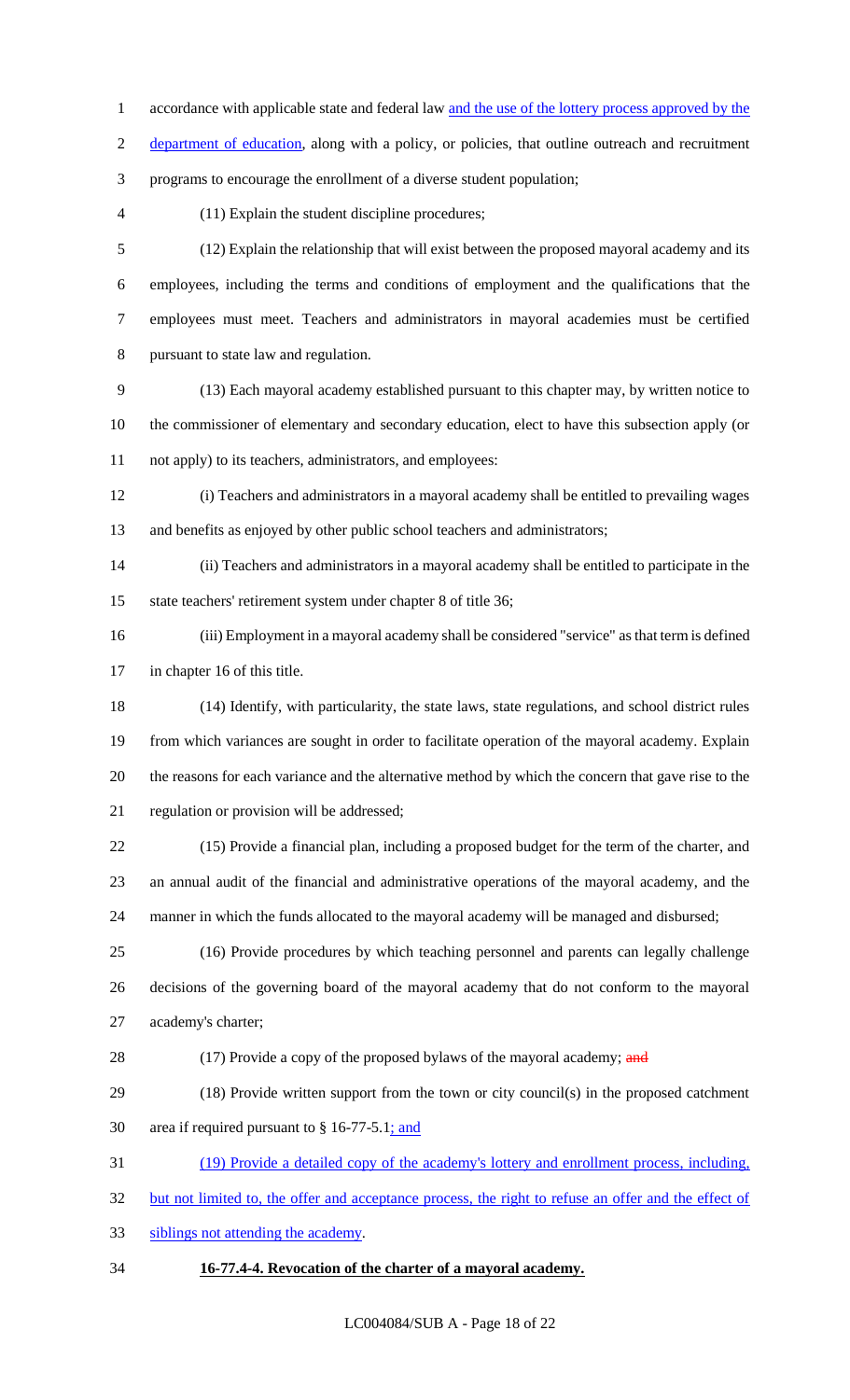| $\mathbf{1}$   | (a) The board of regents may revoke the charter of a mayoral academy at any time, pursuant             |
|----------------|--------------------------------------------------------------------------------------------------------|
| $\overline{2}$ | to $§$ 16-77-5.1, if the school:                                                                       |
| 3              | (1) Materially violates provisions contained in the charter;                                           |
| $\overline{4}$ | (2) Fails to meet or pursue the educational objectives contained in the charter;                       |
| 5              | (3) Fails to comply with fiscal accountability procedures as specified in the charter;                 |
| 6              | (4) Violates provisions of law that have not been granted variance by the board of regents;            |
| 7              | $\Theta$ <b>F</b>                                                                                      |
| 8              | (5) Fails to base its offer of enrollment on criteria prescribed by § 16-77.4-1(c);                    |
| 9              | (6) Bases its offer of enrollment on criteria that is not in accordance with state or federal          |
| 10             | law; or                                                                                                |
| 11             | $\frac{5}{2}$ (5)(7) After three (3) consecutive years of operation, is not a "high-performing charter |
| 12             | school," defined as a charter public school that has demonstrated overall success, including: (i)      |
| 13             | Substantial progress in improving student achievement and (ii) The management and leadership           |
| 14             | necessary to establish a thriving, financially viable charter public school.                           |
| 15             | (b) After denying or prior to non-renewing or revoking a charter, the department of                    |
| 16             | elementary and secondary education will hold a hearing on the issues in controversy under § 16-        |
| 17             | $39-1.$                                                                                                |
|                |                                                                                                        |
| 18             | 16-77.4-7. Portions of title 16 applicable to mayoral academies.                                       |
| 19             | The following provisions of this title shall be binding on mayoral academies and may not               |
| 20             | be waived by the commissioner under $\S$ 16-77.4-3:                                                    |
| 21             | $(1)$ Section 16-2-2 (minimum length of school year);                                                  |
| 22             | $(2)$ Section 16-2-17 (right to a safe school);                                                        |
| 23             | (3) Section 16-8-10 (federal funds for school lunch);                                                  |
| 24             | (4) Section 16-11-1 (certification of public school teachers);                                         |
| 25             | (5) Section 16-12-3 (duty to cultivate principles of morality);                                        |
| 26             | (6) Section 16-12-10 (immunity for report of suspected substance abuse);                               |
| 27             | (7) Section 16-19-1 (compulsory attendance);                                                           |
| 28             | (8) Section 16-20-1 (school holidays enumerated);                                                      |
| 29             | (9) Sections 16-21-3 and 16-21-4 (fire safety);                                                        |
| 30             | (10) Sections 16-21-10, 16-21-14, and 16-21-16 (health screenings);                                    |
| 31             | $(11)$ Section 16-22-9 (uniform testing);                                                              |
| 32             | (12) Section 16-24-2 (regulations of state board);                                                     |
| 33             | (13) Section 16-38-1 (discrimination because of race or age);                                          |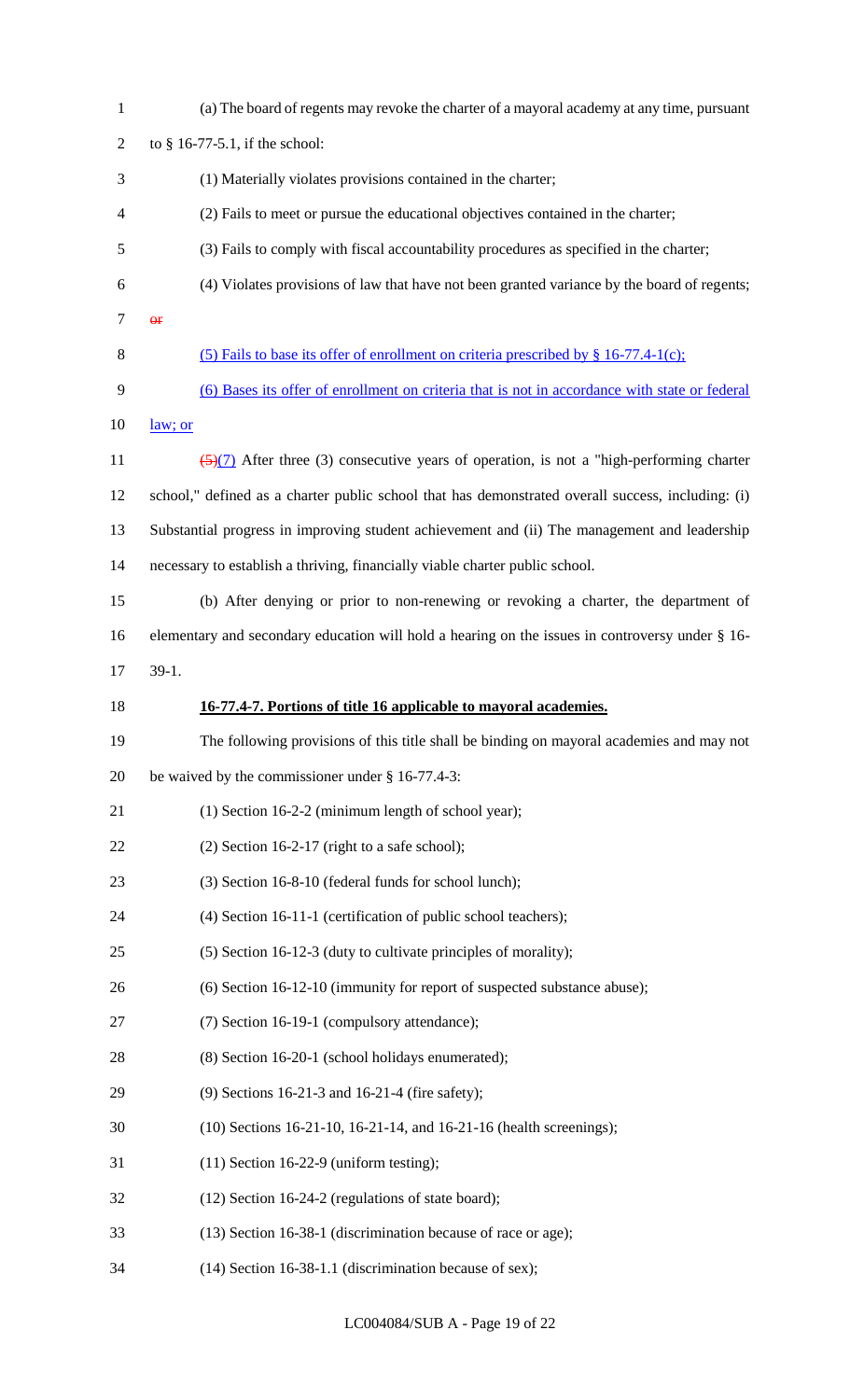| $\mathbf{1}$   | $(15)$ Section 16-38-2 (immunizations);                                                                |
|----------------|--------------------------------------------------------------------------------------------------------|
| $\overline{c}$ | $(16)$ Section 16-38-4 (exclusive club);                                                               |
| 3              | (17) Section 16-38-6 (commercial activities prohibited);                                               |
| 4              | (18) Section 16-38-9 (misconduct of school officers);                                                  |
| 5              | (19) Section 16-38-10 (power of officials to visit schools);                                           |
| 6              | (20) Section 16-39-1 (appeal of matters of dispute to commissioner);                                   |
| 7              | (21) Section 16-39-2 (appeal of school committee actions to commissioner);                             |
| 8              | $(22)$ Section 16-39-3 (appeal to state board);                                                        |
| 9              | (23) Section 16-39-3.1 (enforcement of final decision);                                                |
| 10             | (24) Section 16-39-3.2 (interim protective orders);                                                    |
| 11             | (25) Section 16-39-8 (subpoena power of commissioner);                                                 |
| 12             | $(26)$ Section 16-40-16 (student records);                                                             |
| 13             | (27) Section 16-71-1 (Educational Record Bill of Rights Act);                                          |
| 14             | (28) Section 16-21-21.1 (Penalties for drug, alcohol or weapons offenses);                             |
| 15             | (29) Chapter 16-21.5 (Student interrogations); and                                                     |
| 16             | $(30)$ Section 16-1-5(20) (lottery process).                                                           |
| 17             | SECTION 8. Chapter 16-77.4 of the General Laws entitled "Mayoral Academies [See Title                  |
|                |                                                                                                        |
| 18             | 16 Chapter 97 - The Rhode Island Board of Education Act]" is hereby amended by adding thereto          |
| 19             | the following section:                                                                                 |
| 20             | 16-77.4-3.1. Enrollment process.                                                                       |
| 21             | (a) Upon completion of its annual lottery process each mayoral academy shall notify the                |
| 22             | department of education of the results and the mayoral academy shall offer enrollments according       |
| 23             | to its approved charter to those students selected in the random lottery, subject to the provisions of |
|                | $§$ 16-77.4-1(c). The mayoral academy shall provide a written notice to the student and the student's  |
| 24<br>25       | parent/guardian/responsible adult which shall include:                                                 |
| 26             | (1) A date certain, which shall be at least twenty-eight (28) calendar days after the notice           |
| 27             | is issued, by which the student or their parent/guardian/responsible adult must notify the mayoral     |
| 28             | academy of the student's intention to matriculate at the school at the start of the next school year;  |
| 29             | and                                                                                                    |
| 30             | (2) A statement that this offer of attendance is an opt-in offer, and failure to notify the            |
| 31             | mayoral academy of the student's intent to matriculate at the mayoral academy shall result in          |
| 32             | another student being offered that position.                                                           |
| 33             | (b) A student may choose to accept the offer, or reject said offer to enroll.                          |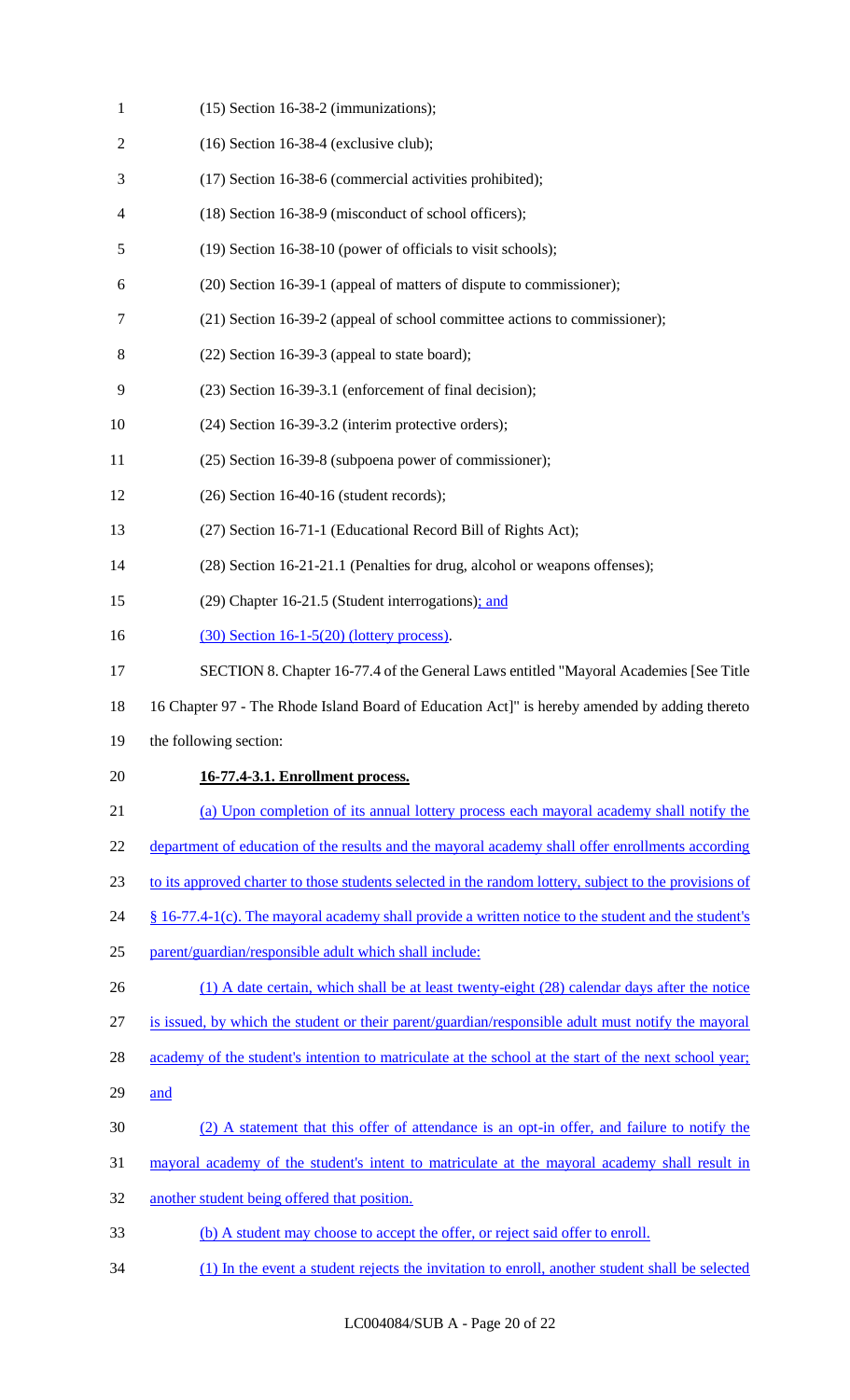- 1 from the waitlist, pursuant to the mayoral academy's approved charter, until all available openings
- 2 for students are filled.
- 3 (c) Nothing in this section shall preclude a mayoral academy from enrolling students who
- 4 are otherwise eligible for enrollment prioritization as siblings of currently enrolled students or
- 5 children of staff.
- 6 SECTION 9. This act shall take effect upon passage.

======== LC004084/SUB A

========